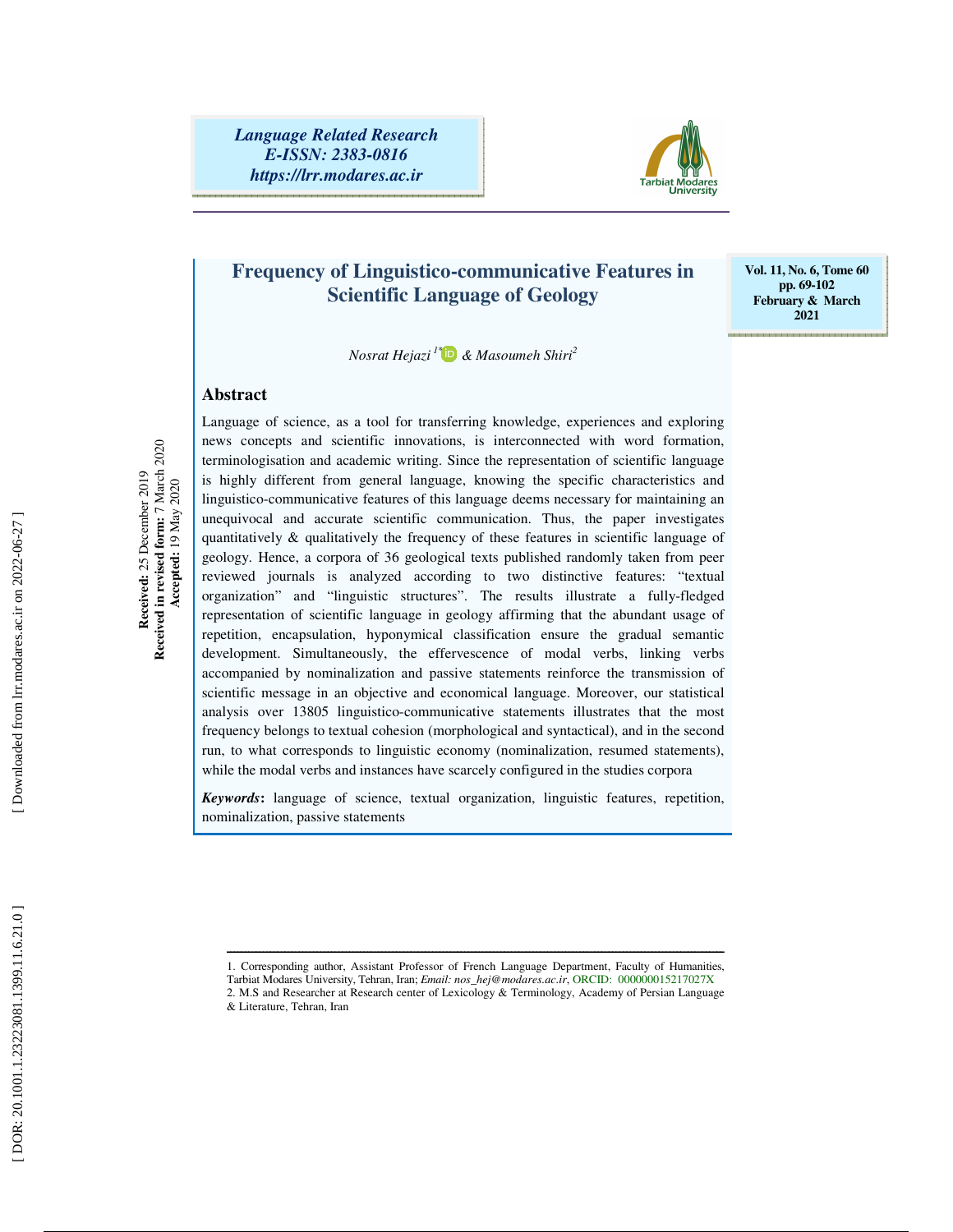*Language Related Research 11(6), (February & March, 2021) 69-102*

#### **1. Introduction**

Language of science, as a tool for transferring knowledge, experiences and exploring new concepts and scientific innovations, is interconnected with word formation, terminologisation and academic writing. Since the representation of scientific language is highly different from general language, keeping track of the specific characteristics and linguistico-communicative features of this language deems necessary for maintaining an unequivocal and accurate scientific communication. Accordingly, we may raise this question that how the "Language of Science" (LS) is represented in scientific texts of specialized disciplines? A possible hypothesis is that among pragmaticocommunicative, morphosyntactical and terminological features of the language of science, those related to linguistico-communicative features, i.e. textual organization and linguistic structures, are organized in such way that they differentiate the pragmatico-communicative features of language of science from what is commonly known as General Language (GL). It deems that this differentiation is subsequence of the high frequency of linguisticocommunicatives components of the language of science; i.e. high percentage of linking verbs, doing verbs, modal verbs, metatextual statements, and smart usage of some principles such as repetition, nominalization, encapsulation, etc.

Thus, the paper investigates quantitatively & qualitatively the frequency of these features and components in scientific language of Geology throughout a corpora of 36 geological scientific texts taken randomly from peer reviewed journals. The methodology is driven on the "textual organization" and "linguistic structures" that Scarpa (2010) and Rossini Favretti (1988) have presented. We have therefore excluded any morphosyntactical and terminological featuresthat may appear in a scientific language.

Firstly, the results illustrate that the linguistic features of geological scientific language (technical and/or academic language, passive statements, linking-doing verbs, modal verbs) are more accentuated than textual organization (linguistic catalyzers, predicative statements, metatextual statements and those realted to textual cohesions); that is 50.83% of linguistic features vs 39.1% of textual organisations which form the pramatico-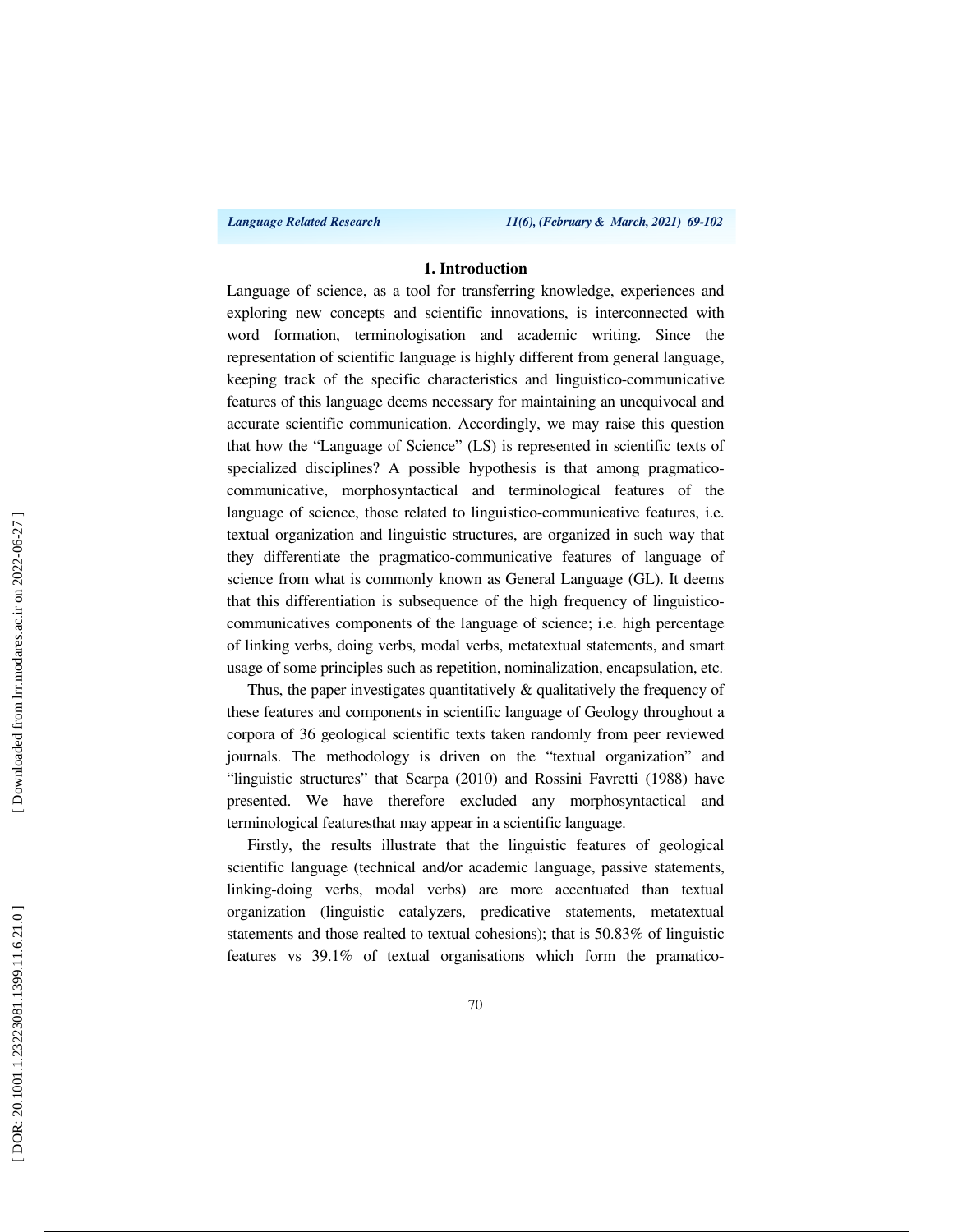#### *Frequency of Linguistico-communicative … Nosrat Hejazi & Masoumeh Shiri*

communicative feature of Language of Geology, Interestingly, merely 10.07% is alloated to other components of a scientific language. This may indicate that a scientific text is not only different from the General Language by its terminological and morphosyntactical features, but considerably because of the high frequency of linguistico-communicative features that differ dramatically from GLs pragmatic-communicative aspects.

Secondly, in the macrocategory A (linguistic features) the "lexical cohesion" is the most frequent component; whereas in the macrocategory B (textual organization) the nomanilization with value of 15.47% is the most remarkable and the most recurrent linguistico-communicative component. Amid these two macrocategories, the modal verbs and instances are the least recurrent (only 2.99%).

Thirdly and more generally speaking, a fully-fledged representation of scientific language in Geology is ensured by the gradual semantic development that is brought about thanks to the abundant usage of repetition (6.90%), encapsulation (6.10%), and hyponymical classification (6.10%). Interestingly the abundance of these three features is meaningfully close to each other. Simultaneously, the effervescence of linking verbs (4.74%) accompanied by nominalization (15.47%) and passive statements (13.21%) reinforce the transmission of scientific message in an objective, univocal and economical language.

Moreover, our statistical analysis over 13805 linguistico-communicative statements within our geological corpora illustrates that the most frequency belongs to textual cohesion (in sum 21.17%) regardless of logical-cohesional connectors (4.74%), and in the second run, to what corresponds to linguistic economy (nominalization, compressed statements; i.e.15.47%). This is true while the modal verbs and instances have scarcely configured in the studied corpora (2.99%).

The results also indicate that the linguistico-communicative features of the geological language are such that every user with any level of knowledge may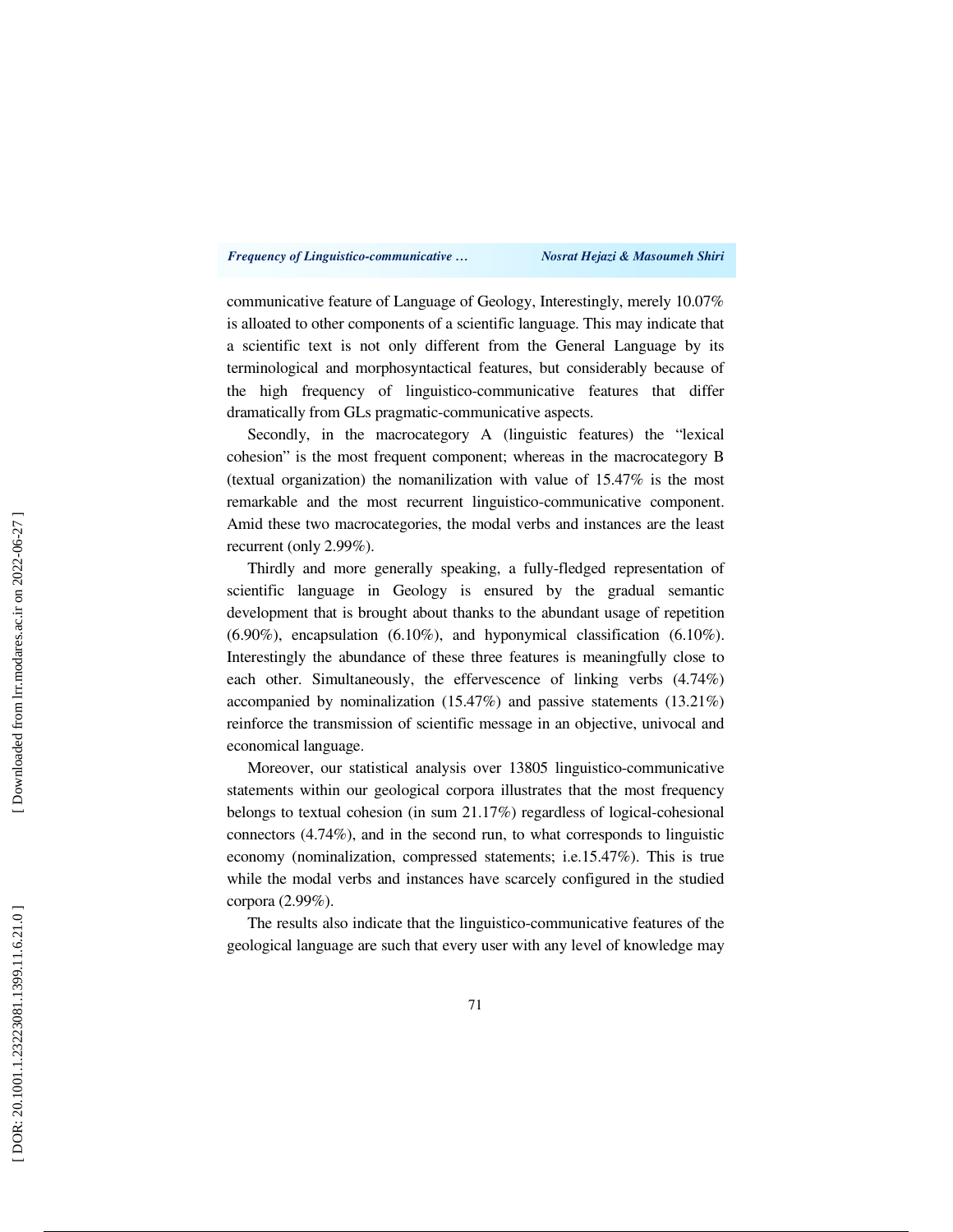*Language Related Research 11(6), (February & March, 2021) 69-102*

easily communicate with it (characterization of General Language), but at the same time and quite paradoxically, the very specific textual organization and the specialized representations of linguistic structures denounce its specificity, raffirming that this is not a general language but a specialized language accustomed to specific usage of some professionals or specific language users. The dialectic of Specialized Language *vs* General Language is maintained where the abundancy of nominalization and passive statements in Specialized Language is very pronounced, but this is not the case in General Language. In contrary, the high frequency of modal verbs and the verb conjugation system in General Language justifies the non-economicity and univocity of this type of communication. Ultimately, it seems that more investigations should be implemented to investigate more profoundly the blurred frontiers of GL *vs* SL throughout the morphosyntactical, terminological and linguisticocommunicative features of all language types, covering not only GL and SL(s), but also including Artificial Languages (ALs).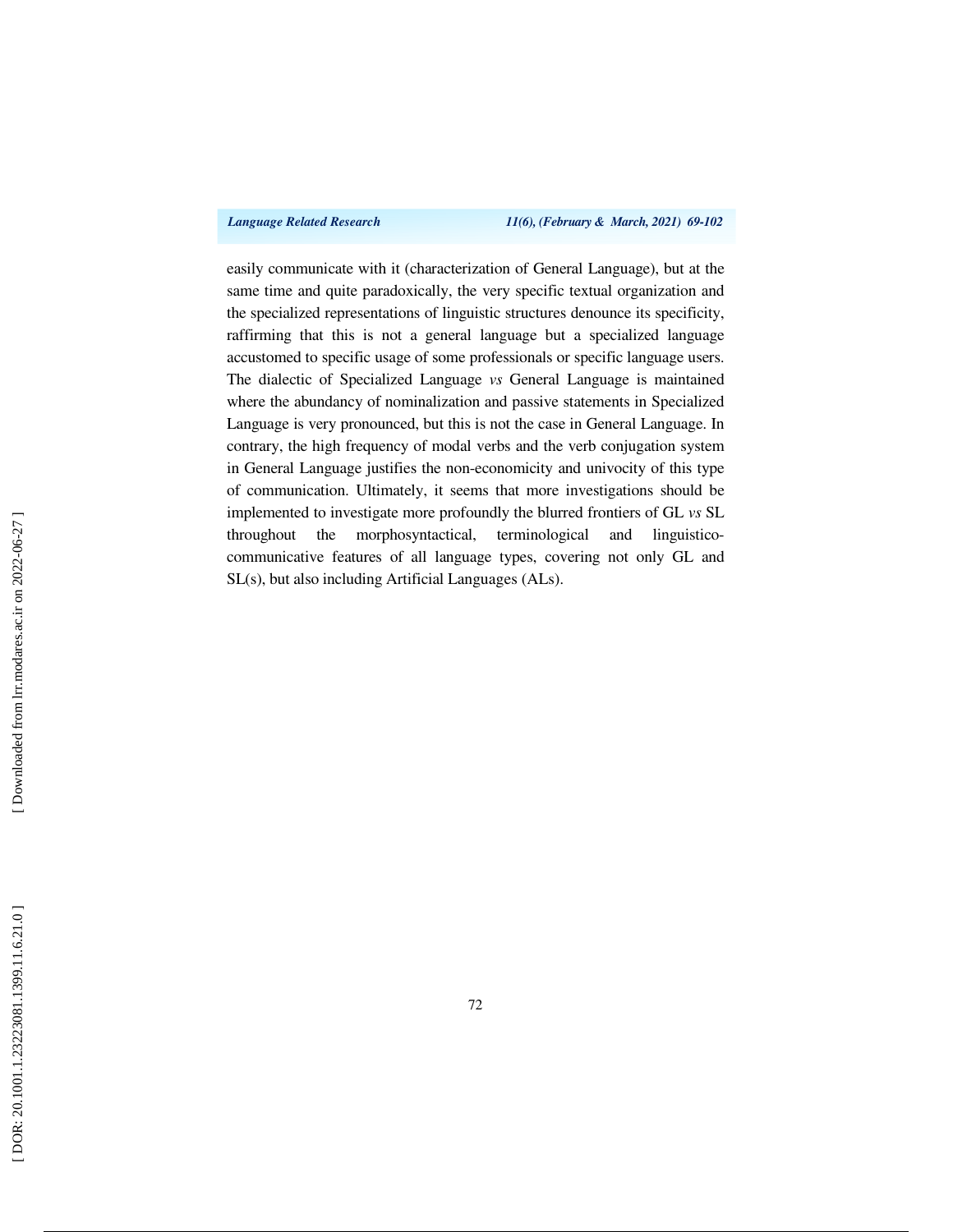دوماهنامه علمی- پژوهشی<br>دا ۱، ش<sup>۲</sup>۱ (پیاپی ۲۰) بهمن و *اسفند ۱۳۹۹، صص*۲۹-۱۰۲ دوماهنامة علمي- پژوهشي

پربسامدي كاركردهاي زباني - ارتباطي زبان علم در حوزة زمينشناسي

نصرت حجازي **\***، معصومه شيري <sup>1</sup> 2

. 1 استاديار گروه زبان فرانسه ، دانشگاه تربيت مدرس، تهران، ايران. . 2 كارشناسي ارشد ، پژوهشگر پژوهشكدة واژهگزيني و اصطلاحشناسي ، فرهنگستان زبان و ادب فارسي، تهران، ايران.

دريافت: 04/ 10/ 98 پذيرش: 30/ 02/ 99

## چكيده

زبان علم، ابزاری برای انتقال دانش، تجربهها، مفاهیم و انگارههای علمی در قالب نوواژهسازی، اصطلاحسازي و نحوة نگارش علمي است. از آنجا كه مختصات و نحوة تبلور اين زبان در عالم متني با زبان عمومي متفاوت است، شناخت ويژگيها و كاركردهاي زباني و ارتباطيِ زبان علم و بهويژه مطالعة پربسامدي هريك از اين كاركردها اهميت دارد. هدف از اين نوشتار بررسي مختصات و پربسامدي كاركردهاي زباني ـ ارتباطي در زبان علم زمينشناسي با تكيه بر تحليلهاي زبانشناسي متني است. بدينمنظور، پيكرهاي متشكل از 36 مقالة زمينشناسي چاپشده در مجلههاي علمي ـ پژوهشي، بر اساس معيارهاي مرتبط با الف) سازماندهي متني و ب) معيارهاي مرتبط با خصلتهاي زباني، مورد تحليل كيفي و كمي قرار گرفت. يافتهها حاكي از آن است كه زبان علم زمينشناسي به واسطة توسعة معنايي پله به پله كه با تكرار، پوشينهگذاري و طبقهبندي واژگاني همراه است و نيز بالفعلسازي افعال ارتباطي ـ كنشي، تواتر اسميسازي و گزارههاي مجهول، در قالب زباني مقتصد و عيني با مخاطب در تعامل است. همچنين، آمارگيري كمي در 13805 گزارة حاوي كاركردهاي زباني ـ ارتباطي نشان ميدهد كه بيشترين تواتر مربوط به انسجام متني (واژگاني ـ نحوي) و سپس اقتصاد زباني (اسميسازي، گزارههاي خلاصهشده) بوده و كمترين تواتر متعلق به افعال و عبارات قيدي ـ كمكي است.

ــــــــــــــــــــــــــــــــــــــــــــــــــــــــــــــــــــــــــــــــــــــــــــــــــــــــــــــــــــــــــــــــــــــــــ واژههاي كليدي: زبان علم، سازماندهي متني، مختصات زباني، تكرارپذيري، اسميسازي، گزارههاي مجهول.

E-mail: nos\_hej@modares.ac.ir :مقاله مسئول نويسندة\*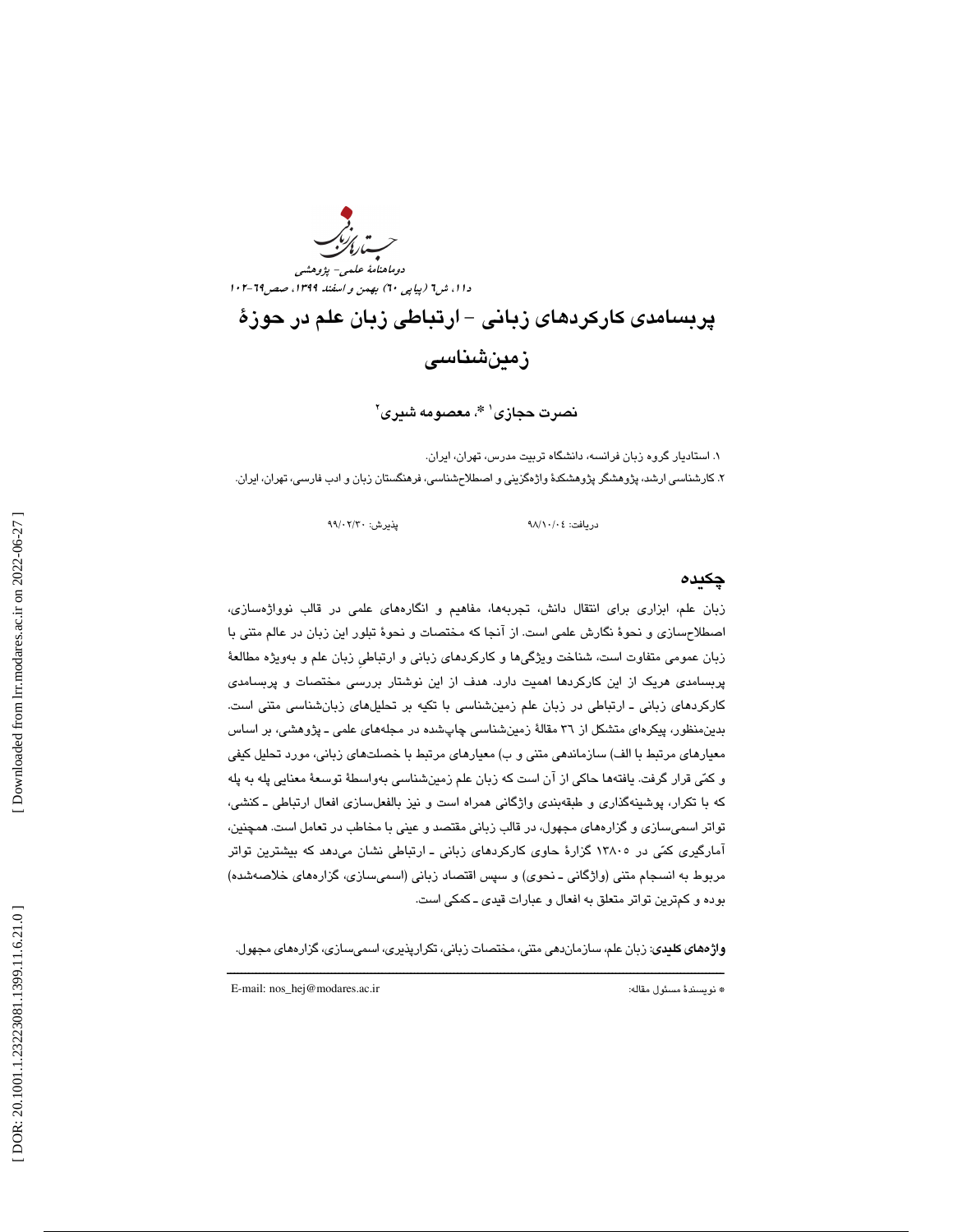نصرت حجازي و همكار بررسي پربسامدي كاركردهاي...

#### 1. مقدمه

علم، به نقل از داريان يكي از روشهايي است كه از طريق آن دنياي اطراف خود را درك مي- كنيم (Darian, 2003:1). اوج نظريهها و روشهاي نوين علمي در قرن نوزدهم باعث جوشش و ايجاد خلاقيت واژگاني و نامگذاري طبقات مفهومي جديدي شد و دانشمندان را متوجه ،ها نوواژه گزينش اصطلاحات و نحوة نگارش مطالب علمي در جهت رشد و انتقال علم كرد. به همين منظور، متون علمي زيادي با زبانهاي خاص هر حوزه ايجاد شدند. درنتيجه پيشرفتهاي علمي در قرن بيست و بهويژه قرن 21 توجه به تحليلهاي ساختار زبا ني بيش از گذشته مورد توجه قرار گرفت، به گونهاي كه هر ساله 250 هزار واژة علمي به زبان بشر افزوده ميشود ( منصوري، :1375 302 ) و تخصصي شدن مخاطبان را برميانگيزد. همچنين، تنوع در نحوة ارائة مطالب و پيشرفت سريع علمي سبب شد، مباحث مربوط به زبان علم و انتقال مفاهيم علمي به يكي از مباحث كليدي و قابل بحث در ميان انديشمندان و متفكران در حوزههاي مختلف علمي تبديل شود و تحقيقهاي جديدي را در حوزة انواع زبانهاي علم راهاندازي كند .

یکی از دغدغههایی که در این میان مطرح است، شناخت مختصات کلی زبان علم` بهطور عام و زبان تخصصي يكي از حوزههاي علم بهصورت خاص است. با توجه به اينكه انتقال مفاهيم تخصصي در متون علمي متفاوت از زبان عمومي است، در گام اول اين سؤال مطرح ميشود كه چگونه زبان علم در متون علمي رشتههاي تخصصي بازنمود مييابد؟ فرض بر اين است كه از ميان مؤلفههاي كاركردي ـ ارتباطي، ريختنحوي و واژگاني زبان علم، مؤلفههاي كاركردي ـ ارتباطي زبان، ازجمله شيوههاي سازماندهي متني و مؤلفههاي ارتباطي زبان به گونهاي تنظيم ميشود كه كاركرد ارتباطي زمين علم را متفاوت از زبان عمومي ميكند. بهنظر ميرسد كه اين تفاوت بر اساس پربسامدي پارهاي از مؤلفههاي كاركردي و ارتباطي زبان علم ازجمله پربسامدي افعال ارتباطدهنده و كنشي، افعال كمكي، استفاده از گزارههاي فرازباني و نيز كاربرد آگاهانة اصولي چون تكرارپذيري، اسميگذاري، پوشينهگذاري و غيره باشد.

براي پاسخگويي به اين سؤال، زبان علم زمينشناسي را بهعنوان مورد مطالعاتي خود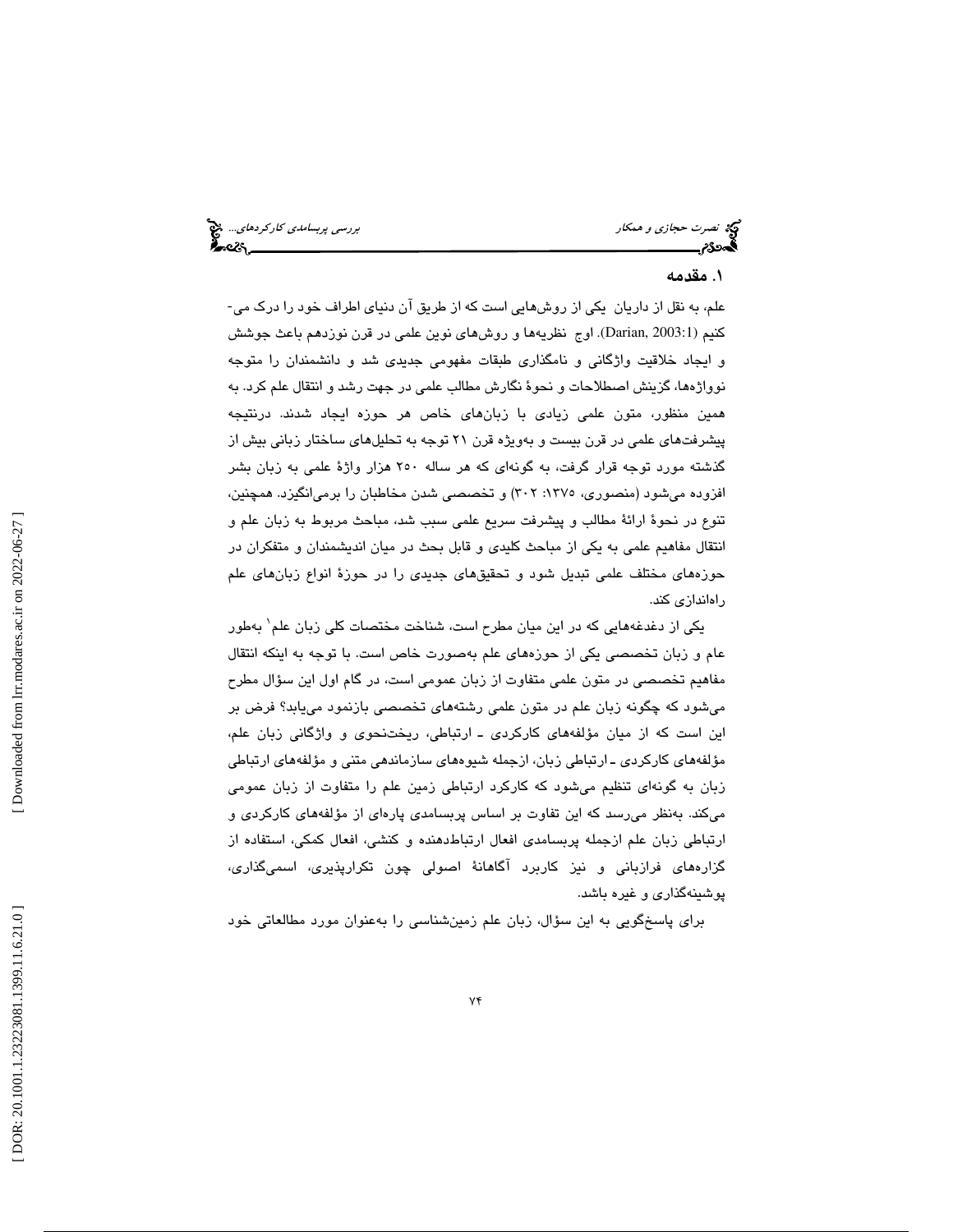انتخاب ميكنيم. براي بررسي پربسامدي كاركردهاي زباني ـ ارتباطي زبان علم در حوزة زمينشناسي، در گام نخست پيكرهاي از 36 متن علمي زمينشناسي را كه در مجلههاي علمي ـ پژوهشي معتبر فارسي زبان به چاپ رسيده است به صورت تصادفي انتخاب كرديم. سپس تكههايي از متون را كه بيشتر به واسطة مؤلفههاي زباني و ارتباطي متني قابل بررسي بود جدا ساختيم` تا با تكيه بر رويكرد زبانشناسى متنى` به تحليل مختصات زبانشناختى و ارتباطي پيكرهها بپردازيم. از آنجا كه انعكاس تمام مؤلفههاي كاركردي و ارتباطي در تمام پيكرة انتخابيمان ميسر نبود، تنها به انعكاس دو پيكره بهمنزلة شاهد كيفي بسنده كرديم. در ادامه نمونهبرداري كيفي، شيوههاي گسترش واحدهاي اطلاعاتي ـ شناختي و بالفعل شدن واحدهاي مفهومي در زبان علمي رشتة زمينشناسي را بر اساس پربسامدي آنها مورد پايش قرار داديم.

بدينترتيب، پس از ارائة نظري اجمالي به تعريفهاي موجود از زبان علمي و مختصات زبان علم بهصورت عام، به مختصات زبان علم زمينشناسي بهصورت خاص ميپردازيم. در گام بعدي دادههاي جمعآوريشده از پيكرة مطالعاتي خود را بر اساس شيوة سازماندهي متن و نيز نوع گفتمان بهكار رفته به دو شيوة كيفي و كمي تحليل ميكنيم تا چشماندازي از چگونگي بالفعل شدن كاركرد ارتباطي زبان علم در حوزة زمينشناسي را عرضه كنيم.

## 2. زبان علمي در چهارسوي تعاريف

فرهنگستان زبان وادب فارسی در *اصول و ضوابط فرهنگستان زبان و ادب فارسی* (۱۳۸۸: ۲٤) زبان علم را گونهاي از زبان ميداند كه نقش اصلي آن برقراري ارتباط ميان اهل علم و بيان مطالب علمي در گفتار و نوشتار است در همين راستا، زرنيخي (١٣٨٧: ١٠) زبان علم را آن گونة خاص زباني ميداند كه در نوشتار يا گفتار رشتههاي تخصصي بهكار ميرود. وي بر اين باور است كه زبان علم را ميتوان به زبانهاي فرعي علمي نيز تقسيم كرد ؛ به اين صورت كه هر رشتة علمي ، زبان علمي خاص خود را دارد كه متشكل از واژگان تخصصي آن رشته است. ازسوی دیگر، لمک<sup>؛</sup> (1990) زبان علم را زبانی میداند که از طریق آن نظریهها شکل 2 ميگيرند و تجربهها در قالب معاني ظاهر ميشوند. همچنين به اعتقاد هليدي، زبان علم زباني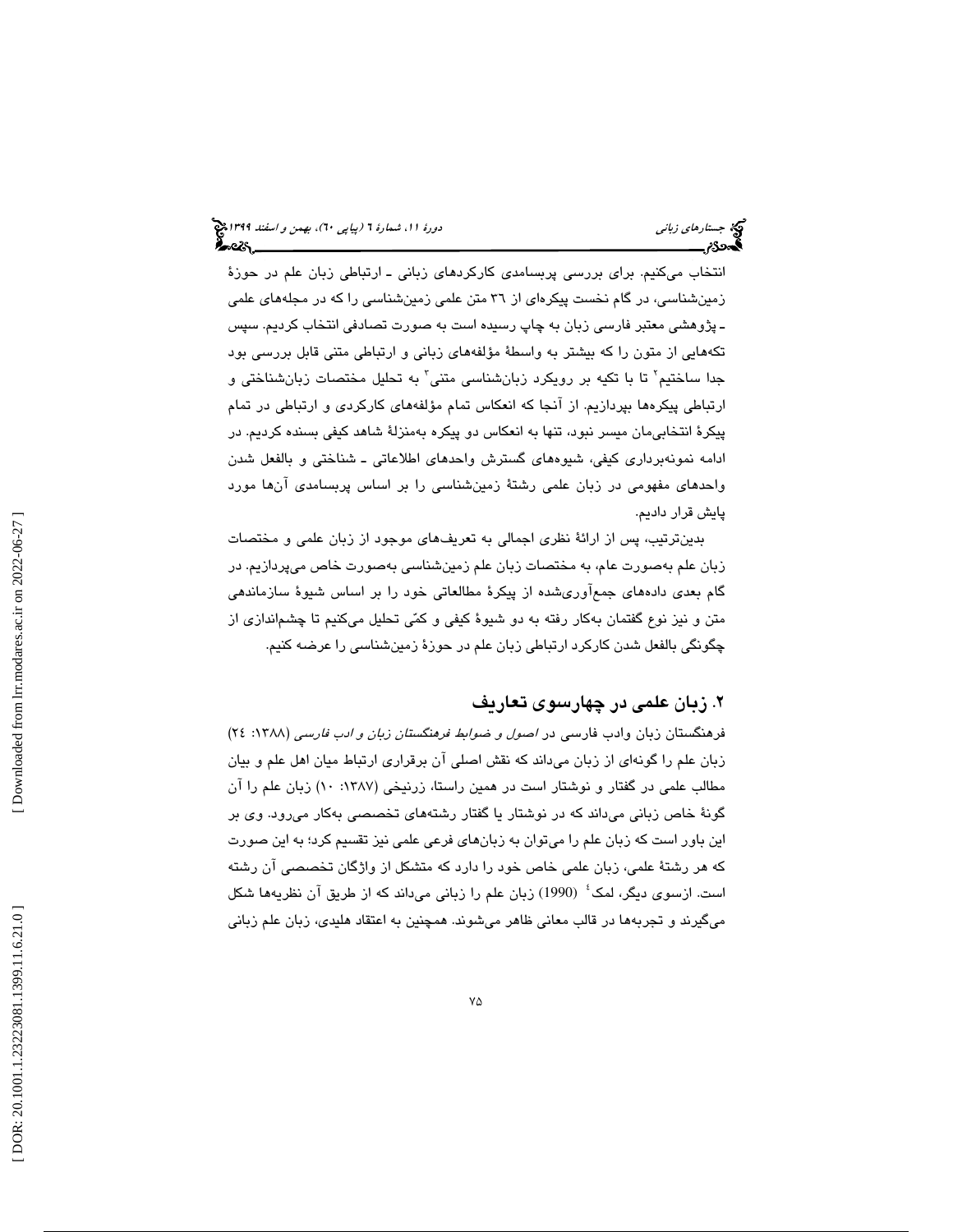نصرت حجازي و همكار بررسي پربسام*دي كاركردهاي..*. چ<mark>خ</mark><br>پرسی پربسامدي كاركردهاي...<br>پرسی کاركردهاي بررسي كاركردهاي كاركردهاي بررسي پربسامدي كاركردهاي...

است كه انواع مختلف گفتمانهاي مرتبط با كنش علمي در آن حضور دارد و منبع نظاممندي براي ايجاد معنا تلقي مي شود (49 :Halliday, 2004).

اگرچه هر یک از تعاریف ارائهشده تا حدی متفاوت از یکدیگر هستند، اما همگی در یک<br>نکته مشترکاند و آن این است که «زبان علم» شاخهای از «کاربردشناسی زبان» ْ است؛ زبانی مشترك كه بر اساس آن، گفتمان علمي ميان متخصصان آن رشته بهراحتي جريان مييابد. اين زبان، زبان كاركردهاي ارتباطي مشخصي را ميان اهل فن دنبال ميكند. درنهايت مفاهيم زبان علم با توجه به پويايي علم و مقتضيات جوامع علمي بازتوليد و بازتعريف ميشوند.

#### 3. پيشينة تحقيق

ویدوسون اغازگر تحقیق در زمینهٔ ویژگیهای «زبان علم» معتقد بود که زبان علم از کاربرد ضمایر اول شخص و دوم شخص دستوری پرهیز میکند (Widdowson, 1974). همچنین او بر اين باور بود كه در زبان علم از اصطلاحات تركيبي بيش از اصطلاحات پيچيده استفاده میشود. در همین راستا، استریونز نیز معتقد است که در نثر علمی، جملهها طولانیتر است و بندهاي زيادي با درجهاي از پيچيدگي وجود دارند؛ بدينترتيب كه در زبان علم، گروههاي اسمي طولاني ميشوند و مجموعهاي از صفت ها يا اسمهايي را دربر ميگيرند كه در آن اسمها همچون صفتها عمل میکنند (Strevens, 1976). همچنین، گزارههای مجهول برای تحتتأثير قراردادن آراء و برجسته كردن معنايي انديشهها در زبان علم بسيار رايج است. در واقع استریونز بین زبان عمومی و «زبان علمی» که توسط دانشمندان و کسانی که فعالیتهای مربوط به علم دارند تفاوت قائل بود، زيرا «انگليسي علمي<sup>י</sup>، از بسياري لحاظ همچون تلفظ، ديكته، اوا و غيره شبيه كلمههاى زبان عمومى است، با اين تفاوت كه در متون علمى اصطلاحات تخصصي و نيز مجموعهاي از نمادها ديده مي شود» (Strevens, 1976).

همچنين، زبان علم هليدي (2004) همزمان با پديد آمدن رشتة اصطلاحشناسي در اواخر قرن بیست تحول چشمگیری را در حوزهٔ شناسایی «زبان علم» و مختصات ان بهوجود آورد .

بر همین اساس، ریوز<sup>۷</sup> (7 :2005) با مقایسهٔ زبان ادبی و زبان علمی بر «پایایی» و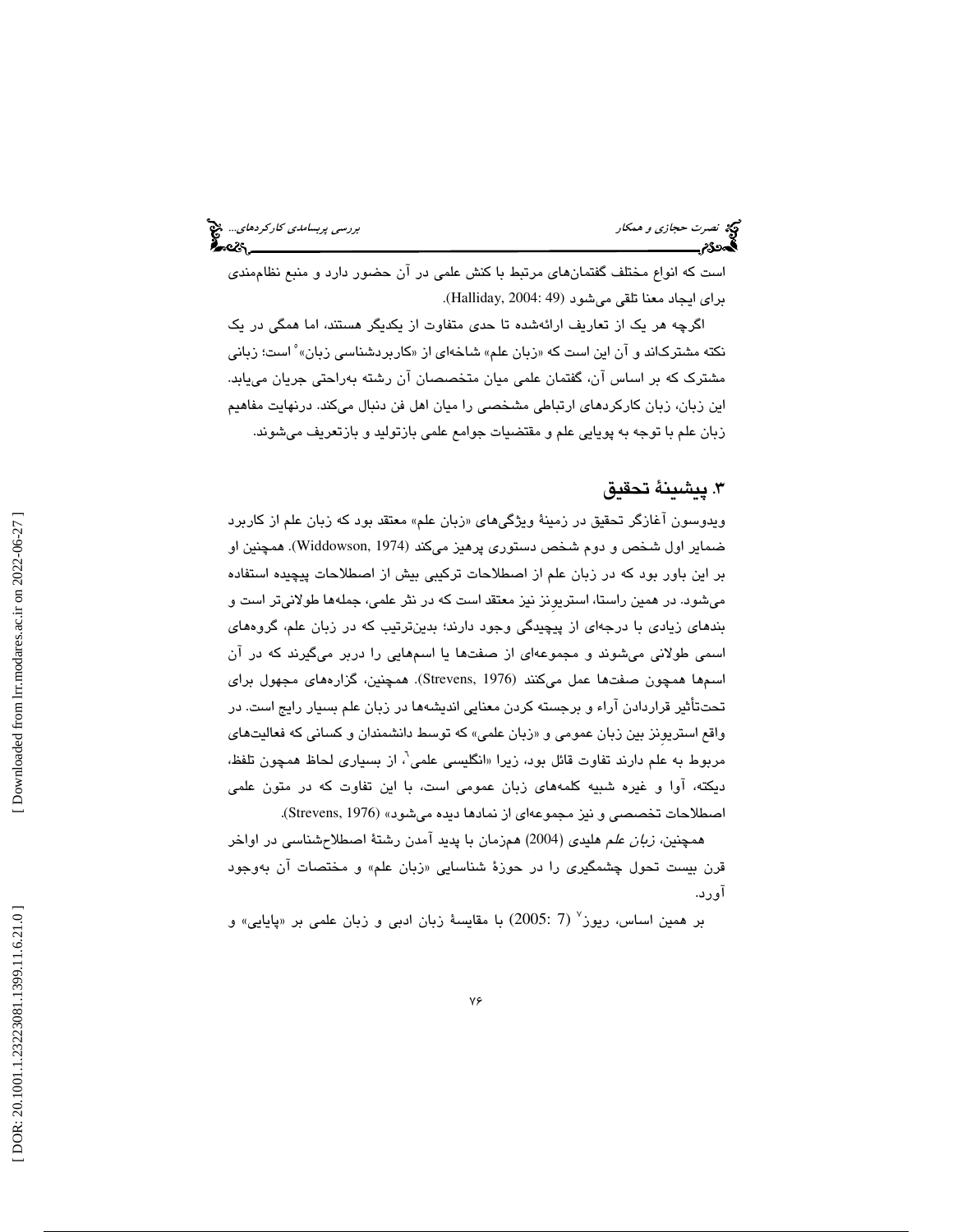«تكرارپذيرى» زبان علم تاكيد مىكند و دور بودن از تعصبات فرهنگى و احساسى را يكى از مختصات زبان علم ميداند. درنهايت، ريوز بر تفاوت الگوي گفتمان علمي و ساختار نحوي خاص زبان علم صحه ميگذارد: «الگوي گفتمان در علم متفاوت با ديگر گفتمانهاست. اين الگوهاي علمي در جهت توجيه و تفسير مسائل علمي هستند. درنتيجه، ساختارهاي نحوي خاص خود را دارند».

به دنبال ريوز، لو نيز بر اين باور است كه زبان علم، زبانی «ذهنيتگريز» است: «چرا كه براي بسياري از انديشمندان علم و زبان علمي ميتواند جايي باشد كه ما دربار ة واقعيت سخن بهميان می|وريم و به دنبال جواب سؤال@ای خود درمورد جهان اطراف هستيم» درنهايت، لو بر پربسامدي بالاي استفاده از اسمهاي مركب، عبارتها، كلمات .(Lowe, 2009) تخصصي، جملههاي مجهول، اسمسازي و بهكار نبردن ضماير شخصي در زبان علمي صحه گذاشت.

روسکو نيز در پژوهش خود موسوم به *مؤلفههای واژگانی گفتمان علمی،* به «قابليت<br>ترکيبپذيری»<sup>^</sup>زبان علم اشاره کرده و اذعان میکند که ترکيبپذيری واژگان و عبارات علمی 8زبان علم اشاره كرده و اذعان ميكند كه تركيبپذيري واژگان و عبارات علمي سختترين فرايند يادگيري زبان علم براي مقاصد خاص حرفهاي است ,84 :Rusko, 2014<br>(87. وانگهي، به زعم وي، گفتمان علمي «قابليت پيشبيني»<sup>۹</sup> داشته و تا حد زيادي ساختارهاي ريختواژگاني و ريختنحوي آن را ميتوان پيشبيني كرد *(ibid*: 85). همچنين او معتقد است فرايند انتقال اصطلاحات به كلماتي رايج، كاربردي و به عكس همواره وجود داشته است، كه « به گونهای که (در زبان انگلیسی) اصطلاحات بیشتر از بیست درصد کل مجموعهٔ واژگانی متن علمي را شامل نمي شود». وي در ادامه مي|فزايد كه بيشتر اين اصطلاحات اسمي هستند؛ هر چند شايد فعلهايي نيز وجود داشته باشند كه از نظر معنايي در ارتباط با اسمها و ها صفت قرار گيرند .

پرسون `` (2016) و ريان'`` (2009) نيز تأكيد ميكنند كه زبان علم در عين دقت و شفافيت، به اقتصاد زباني نزديك و از طريق ايجاز متبلور ميشود.

از سوي ديگر خلاف پژوهشهاي گستردة بينالمللي در زمينة زبان علم، در زبان فارسي پژوهشهای زیادی در باب مؤلفهها و خصوصیتهای این زبان صورت نگرفته است. با وجود اين، حقشناس در پژوهش خود (*در جستوجوي زبان علم*) به بررسي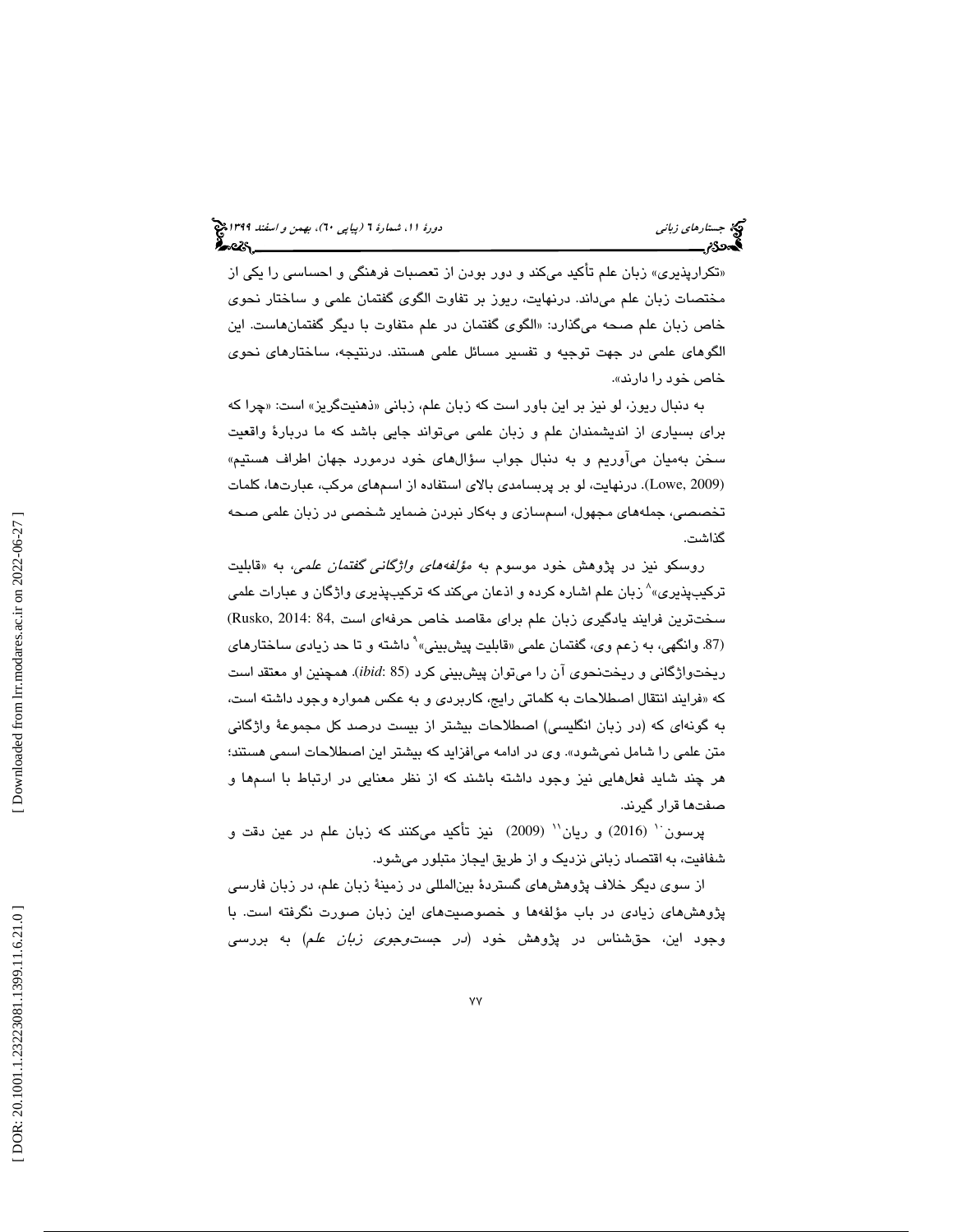خصوصيتهاى زبان علم بەطور عام مىپردازد. به طور مثال، وى از «اطلاعاتى بودن» زبان علم سـخن ميگويد (حقشناس، ١٣٧٢: ٧). به اعتقاد او، زبان علم، به غايت «واژهاگاه» است و لذا سخت سرگرم واژهسازی و واژهبازی است (*همان*: ۱۳). همچنین او معتقد است كه زبان علم «فارغ از ابهام» است: «زبان علم كه هر معنا را به مصداقی خاص در عالم خارج وصل ميكند، خواه ناخواه زباني است روشن و فارغ از ابهام» (*همان*: ۷). «صدق بنيادوارگي» از دیگر ویژگیهایی است که حقشناس برای زبان علم برمیشمارد: «زبان علم به سمت پیوند مستقيم با جهان مصاديق است و خواه ناخواه محتمل صدق يا كذب است (*همان*:١٠). همچنين او بر موقعیتگریز*ی (همان*: ۱۰) و انقطاع زبان علم از زبان مردم (*همان*: ۱۱) صـحه میگذارد. آشوري نيز در پژوهش خود، مختصات ديگري از زبان علم را به صورت ذيل فهرست مے كند:

نگاهداشت شناخت علمي: زبان حرفهاي افزون بر كاربرد آن در جريان شناخت، كار - نگاهداشت شناختِ علمي و فرا دادن آنها را نيز به عهده دارد (آشوري، ١٣٨٦: ٤٧).

صرفهجويي در وقت و انرژي: زبان حر فهاي بهمنزلة وسيلهاي ارتباطي در كوشش - براي صرفهجويي در وقت و صرف انرژي است (همان: 47 ).

- زباني خنثي از بار ارزشي: زبان آشناي همگاني چه گفتاري، چه نوشتاري و ادبي حامل بارهاي معنايي و ارزشي در بستر فرهنگي خاص است، حال آنكه علم و انديش ة علمي نيازمند زباني است از نظر بار ارزشي خنثي (*همان*: ٦٦).

درنهايت، فرهنگستان زبان و ادب فارسي معتقد است كه زبان علم براي هر شاخهاي از دانش دستگاه اصطلاحشناختي ويژهاي دارد كه نزد اهل آن علم شناخته شده است و در نزد ديگران ناشناخته (اصول و ضوابط فرهنگستان زبان وادب فارسي، 1388 : 25). بدينترتيب، زبان علم «ترجمهپذیرترین» گونهٔ زبانی محسوب شود (*همان*: ۲۵).

از آنجا كه تعاريف زبان علم بسيار متعدد و افتراق آن با زبان عمومي و زبانهاي مصنوعي قابل توجه است و نيز با توجه به اينكه مختصات كلي زبان علم در متون علمي يا گفتمان علمي كه در بخش 3 بدان اشاره كرديم از ديد پژوهشگران متعدد و متكثر است، بر آن شديم تا ابتدا به بررسي مختصات و كاركردهاي زباني ـ ارتباطي در زبان علم بپردازيم. در اين رابطه چارچوب نظري خود را بر اساس تحليلهاي زبانشناسي متني بهويژه نحوة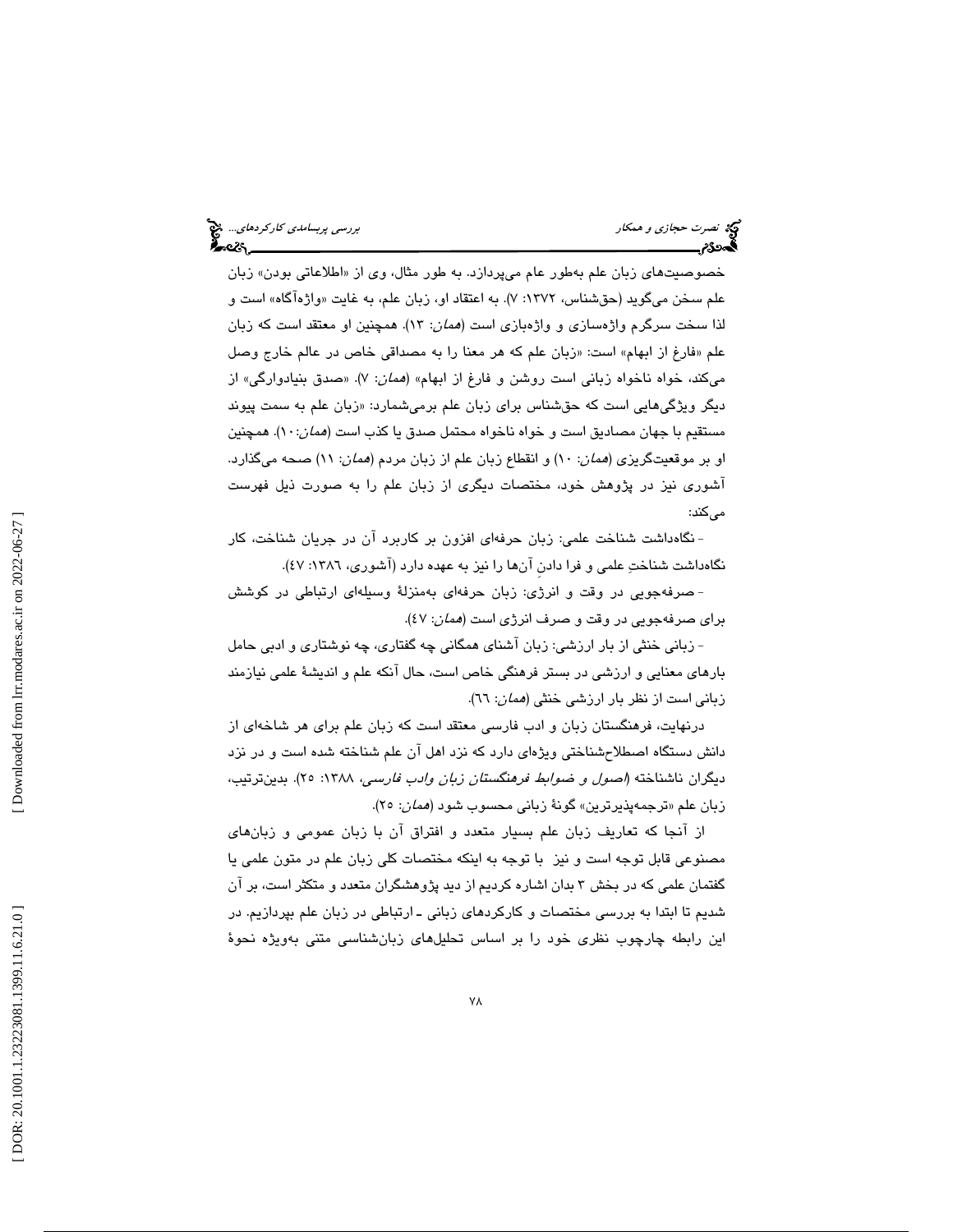چینش سازماندهی متنی<sup>۱۲</sup> و تحلیل مشخصههای زبانشناختی<sup>۱۲</sup> در متون علمی زمینشناس*ی* قرار داديم (بخش ٤). پس از ارائهٔ مثالهايي از شيوههاي سازماندهي متني به برشماري مختصات زبانشناختی زبان علم زمینشناسی (بخش ٥) اشاره میکنیم. بر این باوریم که پربسامدي برخي از مختصات زبانشناختي و بهويژه كاركردهاي زباني ـ ارتباطي علوم ــ بهخصوص علم زمینشناسی که در این جستار برخی متون علمی ان را بهمنزلهٔ پیکره انتخاب كرديم ــ بتواند اولاً در شناسايي تفاوتهاي زبانشناختي متني زبان علم با زبان عمومي و ثانياً در تبيين و تفكيك بيشترين كاركردهاي زباني ـ ارتباطي و كمترين كاركردهاي علم زمينشناسي از ميان نمونهاي از ساير ساحتهاي علم ــ به معني خاص كلمه ــ مؤثر باشد.

#### 4. شيوههاي سازماندهي متني زبان علم

شيوههای مرتبط با سازماندهی متنی در چارچوب تحلیلهای زبانشناسی متنی<sup>؛</sup>` صورت ميپذيرد. به زعم روسيني فاورتي°` (1988) و اسكارپا`` (2010)، در ذيل سازماندهي متني، همواره دو مسئله قابل بررسی است: ۱. ساختار متنی؛ ۲. انسجام متنی. در ادامهٔ این بحث، به شيوههاي بازنمود هر يك از اين دو مورد ميپردازيم.

#### 1ـ4 . ساختار متني

در زبان علم، اطلاعات بهواسطة نظم منطقي دروني به خواننده عرضه ميشود و بدينترتيب توليد معنا بهصورت پله به پله و تدريجي پيش ميرود. براي مثال به نمونة گسترش منطقي و سازماندهي متني زبان علم اقيانوسشناسي (بهعنوان زيرشاخهاي از علم زمينشناسي) در يك مجلة ميكروبيولوژي كه در خصوص زيستگاه باكتريهاي پلانكتوني در اقيانوس است توجه كنيد:

در اواخر بهار تا انتهاي تابستان، دمـاي بخـش فوقـاني آب، بـه دليـل افـزايش شـدت پرتوهـاي خورشيدي افزايش مييابد. اختلاف دماي ايجادشده در حجم آب به ايجاد دو لاية مجـزاي آبـي منتهي ميشود: بخش فوقاني اپيليمنيون و بخش تحتاني هيپوليمنيوم. در برخـي شـرايط، دمـاي آب در تمام بخشهاي اپيليمنيون مساوي است، اما زير اين بخش ـــ در محـدودة بينـابيني كـه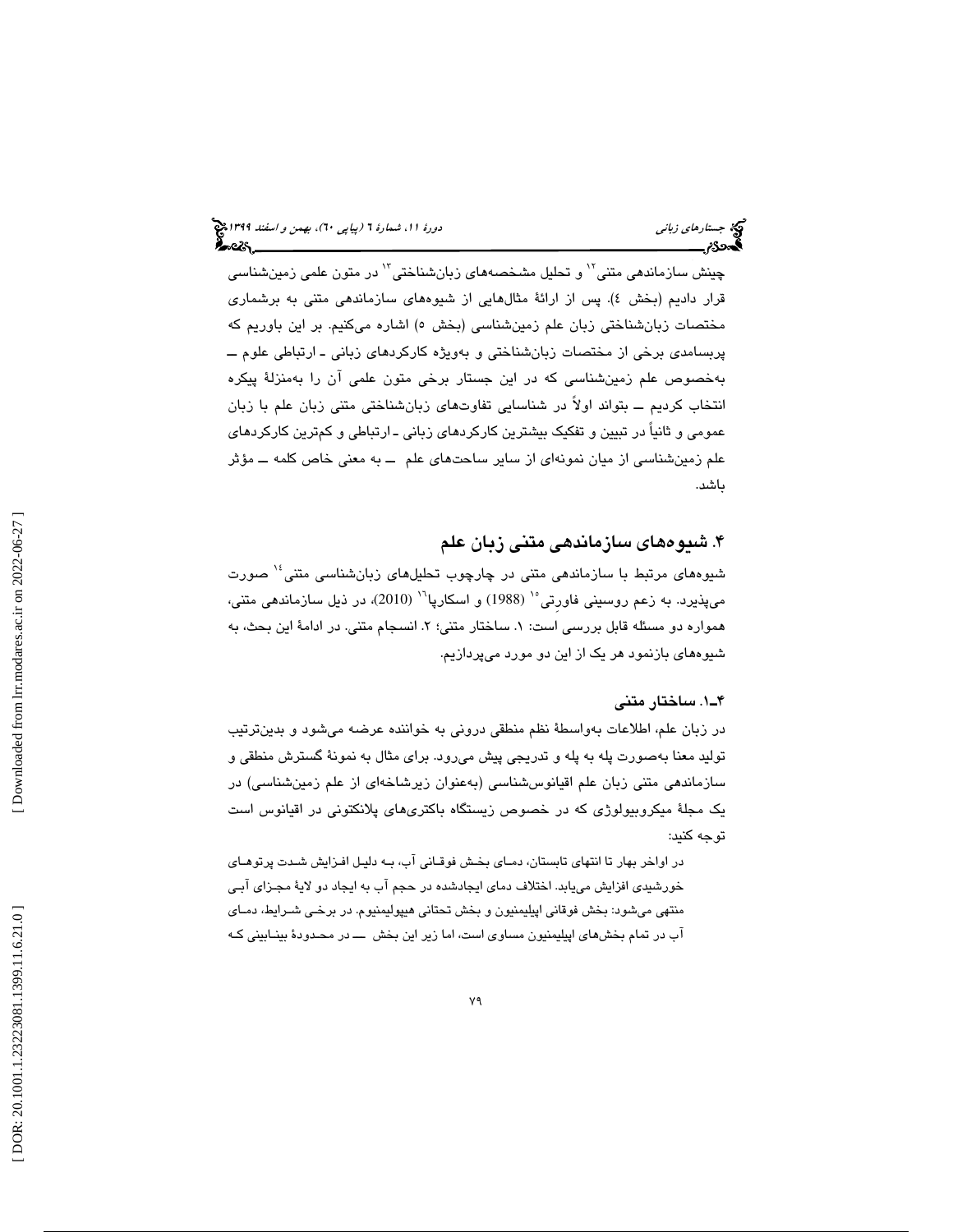به آن ترموكلاين ميگويند ــ دماي آب به موازات افـزايش عمـق، كـاهش مـي يابـد. ارف ينـدهاي عمودي كه بر ترموكلاين تأثير ميگذارند عبارتاند از انتقال پايين سوي دما از سطح دريا و يـا فراچاهي يا فروچاهي. اين مسئله به مكـان اقيانوسـي و اينكـه چـه عـاملي موجـب ايـن حركـت عمودي شده است بستگي دارد.

در جملة اول دو واحد اطلاعاتي به خواننده عرضه ميشود: دماي آب افزايش مييابد. ايـن افزايش دما بەدليل افزايش پرتوافكنى خورشىدى است. گزارۀ بعدى واحد اطلاعاتى جديـدى را بازتاب ميدهد: اب به دو لايه تقسيم شده، بخش فوقـاني را «اپيليمنيــون» و بخـش تحتــاني را هيپوليمنيون» مينامند. به موازات گسترش متن، ذهن خوانده نيز در فرايند شناختي و منطقي » خود گزارههاي متني زبانشناختي را به واحدهاي شناختي تبديل كرده و از چيـنش اطلاعـات در كنار يكديگر و استدلال و قياس به درك معنا ميرسـد. در ايـن رابطـه مقولـه هـاي منطقـي ارتباطی که به آنها رابطهای زبانشناختی<sup>۷٬</sup> میگویند بهعنوان تسریعکننده عمل میکنند.

#### 2ـ4 . انسجام متني

منظور از انسجام متني توجه به مجموعة منابع و ابزارهاي زبانشناختي در هر زبان است كه امكان برقراري اتصال و پيوستگي معنايي قسمتي از متن با قسمتهاي ديگر متن را مي دهد (42-43 Scarpa, 2010:

اين انسجام يا بهواسطۀ انسجام واژگانى" و كاربرد اصولى چون تكرارپذيرى"، کاربردپذيري، پوشينهگذاري<sup>.۲</sup>، مترادفگذاري<sup>71</sup> و غيره محقق ميشود، و يا به واسطهٔ انسجام نحوی $^{Y^{\tau}}$ (بهرهگیری از ارتباطدهندههای منطقی یا سازماندهی موضوعی ـ محتوایی $^{Y^{\tau}}$ ) در متن علمي بازتاب مييابد.

#### 1ـ2ـ4 . اصل تكرارپذيري

به تكرار يا كپيبرداري از يك مؤلفه واژگاني كه پيشتر در متن نمود يافته دلالت دارد. درواقع، در تكرارپذيري واژگاني، عبارتي كه قبلاً بهكار رفته، مجدداً و البته با اندك تغيير در صورت ظاهری، دستوری یا اوایی تکرار میشود: «فشارهای زمینگرمایشی به انباشته شدن لايههاي آبرفتي به روي يكديگر انجاميده و سنگهاي رسوبي را شكل ميدهد. تشكيل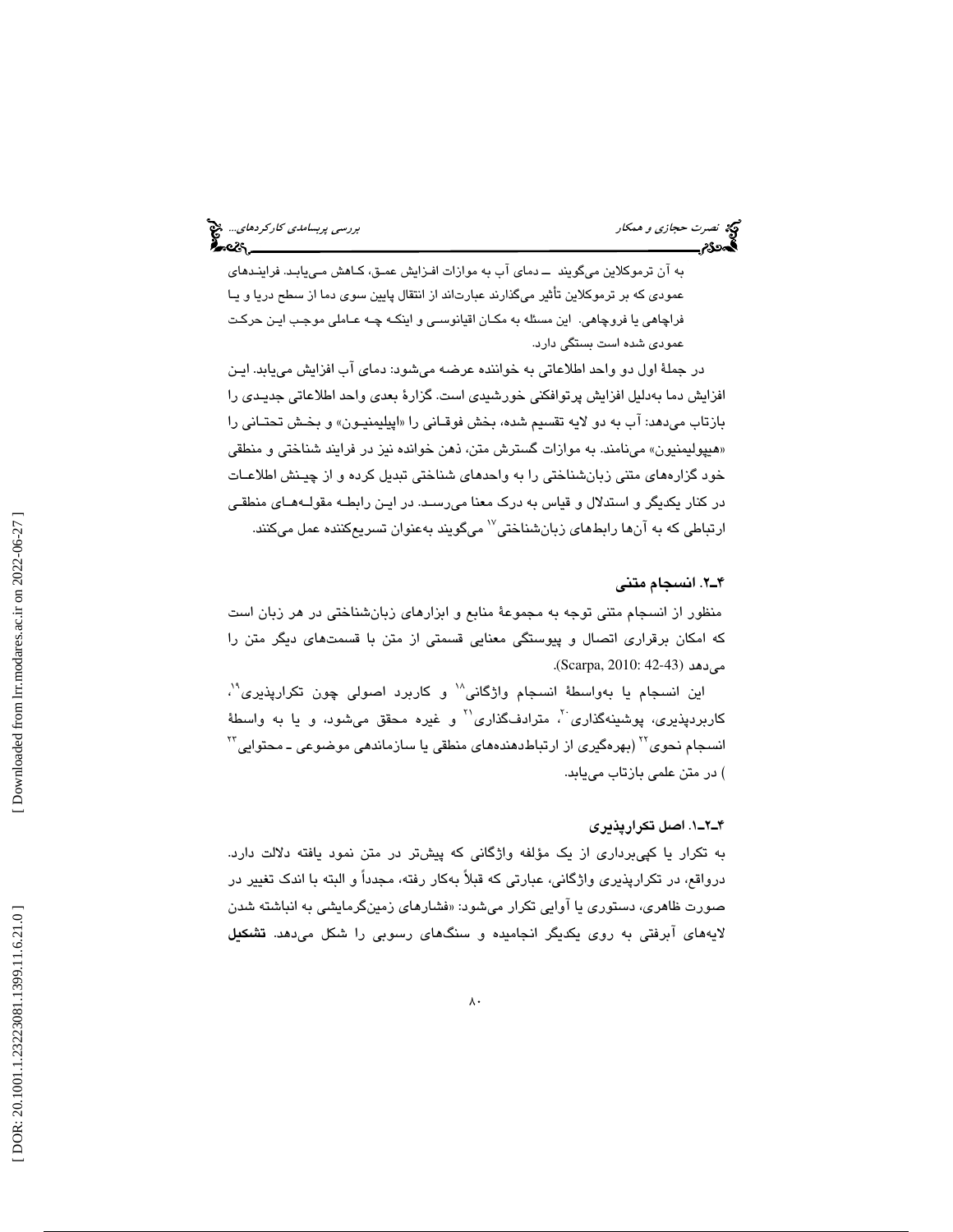سنگهاي رسوبي تحت فشار به خروج گاز و گرفتار شدن پلانكتون و ميكروارگانيسمها ميانجامد». واضح است كه تكرارپذيري در مثال مزبور كاربردپذيري متن و بالفعل شدن واحد اطلاعاتی بهصورتهای متنوع را بیشتر میكند. در «پوشینهگذاری»، نویسنده یا كاربر زبان، آنچه را در جملههاي پيشين گفته شده است به صورت گزارة اسمي مستقل ارائه میدهد (44 : ibid). در مثال ذیل، این عملیات پوشینهای برای چند جملهٔ قبلی است: «خروج گاز و ساير ريزماده ها در لايههاي زيرزميني به شكلگيري فسيل يا منتهي ميشود. اين عمليات را فسيلي شدن مينامند ».

#### 2ـ2ـ4 . ارتباطدهندههاي منطقي

استفاده از ارتباطدهندههاي منطقي<sup>٢٤</sup> علاوه بر ارتباطدهي واحدهاي اطلاعاتي با يكديگر و تسريع و تسهيل در فرايند فهم واحدهاي منطقي، به توضيح و شفافسازي اطلاعات و حتي توجيه انها به كار مىرود. در مثال فوق عبارت «بەدليل» در خط اول هم ارتباطدهندۀ دو واحد اطلاعاتي است (افزايش دماي آب، افزايش حرارت پرتوهاي خورشيدي، تشكيل دو لايه) و هم توجيهكنندهٔ رابطهٔ على و معلولي ميان مؤلفهها. در گام بعدي، واژهٔ «اما»، سير منطقي گسترش واحدهاي اطلاعاتي را در نقطهاي متوقف كرده و با تغيير مسير از دو لاية آبي اصطلاح جديدي به نام «ترموكلاين» را وارد سلسه نظام فكري و منطقي خواننده ميكنند. «عبارتاند از» به ریزتر کردن واحدهای اطلاعاتی و آنچه باتیا<sup>۲</sup>۰ به آن حرکتهای پیش روندهٔ متنی یا حرکتهای فرعی اطلاعات<sup>۲</sup>` میگوید (Bhatia, 1993) میپردازد. بدینترتیب، هر جمله به جملة بعد خود ميپيوند و يا هر پاراگراف با پاراگراف قبلي و بعدي خود در تعامل قرار ميگيرد. اين تعامل يا از نوع شرح و توسعة روابط علي و معلولي درونجملهاي يا بيناجملهاي است («لذا»، «درنتيجه»، «بدينترتيب»)، يا نشاندهندهٔ تضاد است («با وجود اين»، «به عكس»، «در مقابل»، …)، يا بازتاب $\mathfrak{so}$ هندهٔ گسترش زمانى و منطقى است («اولاً»، «ثانياً»، «در بدو امر»، «در گام بعدی»، «مادامیکه…»)، یا از نوع تشابه و قیاس است («به همینترتیب»، «بر همین اساس»، «به همين نسبت»)، و يا حتى از نوع مكاني است (در بالا ديديم»، «در اين راستا»، «از اين زاويه»، «در امتداد»).

بسته به اينكه زبان علم در سازماندهي متني خود تا چه اندازه از ساختار متني و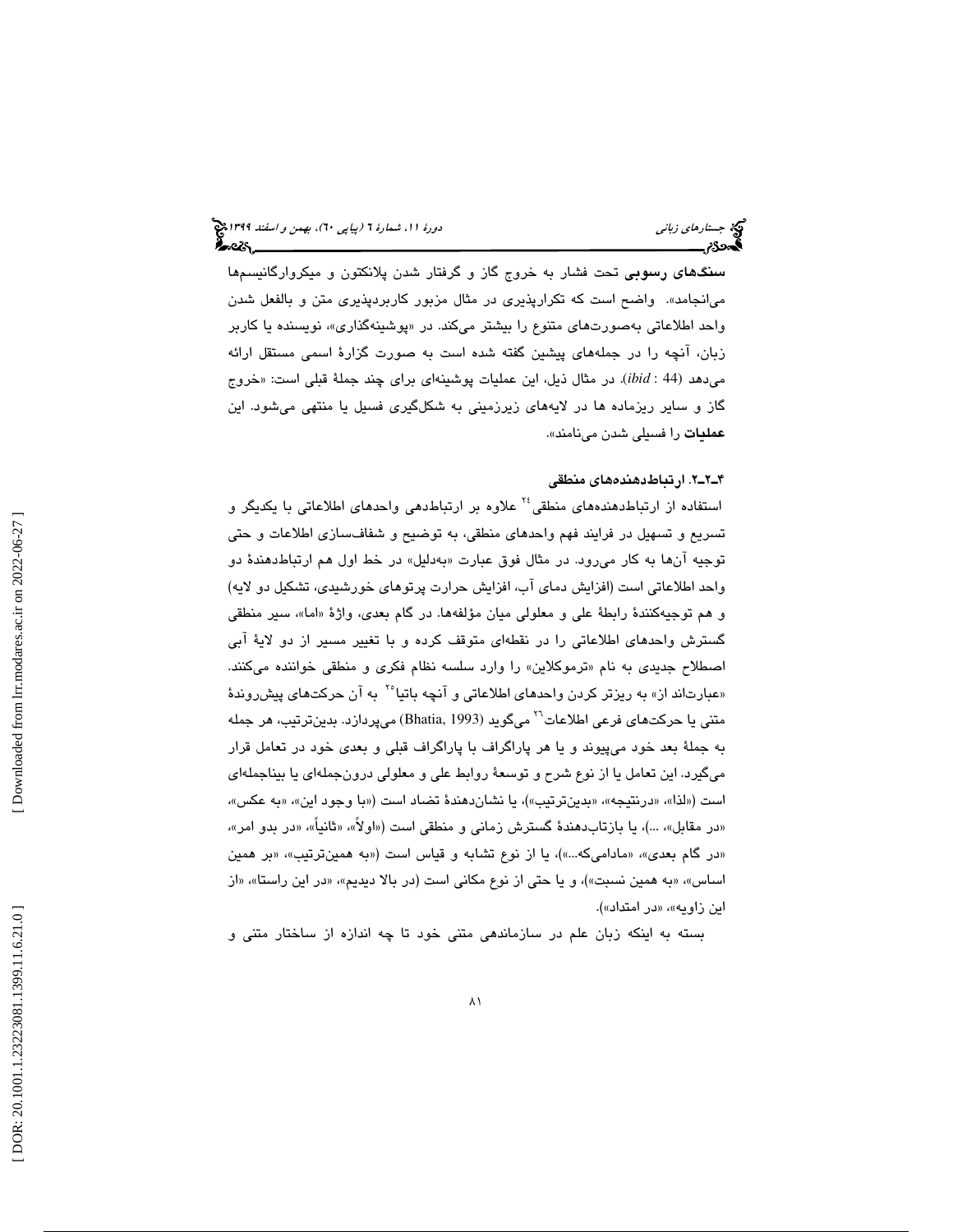ارتباطدهندههاي منطقي بهصورت آشكار استفاده ميكند، متن ميتواند از وضوح و شفافيت منطقي بيشتر، يا به عكس از وضوح و شفافيت كمتر برخوردار باشد. در اين رابطه، روسيني فاورِتي (6-8 1988:) دو مقوله را از هم تمييز ميدهد. به زعم وي، سازماندهي متني ميتواند بهصورت گزارههای اخباری<sup>۲۷</sup> یا بهصورت فراگفتمانی<sup>۲۸</sup> باشد. در حالت اول بخشهای شناختي و اطلاعاتي بهواسطة فرايندهايي چون قياس/ تعميمدهي، استدلال/ استنتاج، بيان مستقيم و آشكار فرضيه يا آزمونگذاري فرضيه در متن بازتاب مييابد. در اين حالت، مشاركت فعال خواننده براي رمزگشايي از واحدهاي اطلاعاتي ضروري است. اما در حالت دوم، واحدهاي اطلاعاتي و شناختي بهواسطة گزارههاي فراگفتماني بازتاب مييابد («تعريف ما از ترموكلاين عبارت است از» …، «در گام اول، امكان ادامهٔ حيات باكترىهاى پلاتكتونى در ترموكلاين را بررسي ميكنيم»). واضح است كه متن در اين حالت، نحوة سازماندهي متني خود را از پيش سازماندهي و آن را اعلام ميكند كه درنتيجه وضوح خوانشي بيشتري در متن حاصل ميشود. به عكس، هر چه ميزان تبلور ارتباطدهندههاي منطقي در گفتمان علمي كمتر باشد، فعاليت هرمنوتيكي بيشتر و رمزگشايي از متن سختتر خواهد بود 1991: ,Gotti (Balboni, 2000: 39-40 : 110-111)

## . مختصات زبانشناختي زبان علم 5

صرفنظر از ويژگيهاي ساختاري و سازماني كه در بالا بدان اشاره شد، زبان علم، از منظر زبانشناختي بهواسطة برخي از مختصات خود ازجمله استفادة انحصاري از زبان فني، بهرهگيري حداكثري از اقتصاد و اختصار زباني و نيز پربسامدي برخي از گزارههاي نحوي، ارتباطي و كنشي از زبان عمومي متمايز ميشود. در ادامه به برخي از ويژگيهاي منحصراً بانشناختي زبان علم اشاره ميكنيم. ز

#### 1ـ5 . زبان فني

متن علمي پيش از هر چيز دامنة واژگاني و موضوعي خاص خود را دارد كه مختص به همان رشتة تخصصي است. جدول تناوب، خاص رشتة شيمي و نمونههاي DNA مختص علوم ميكروبيولوژي و زيستفناوري است. واژههاي مشترك در زبان علمي داراي تعاريفي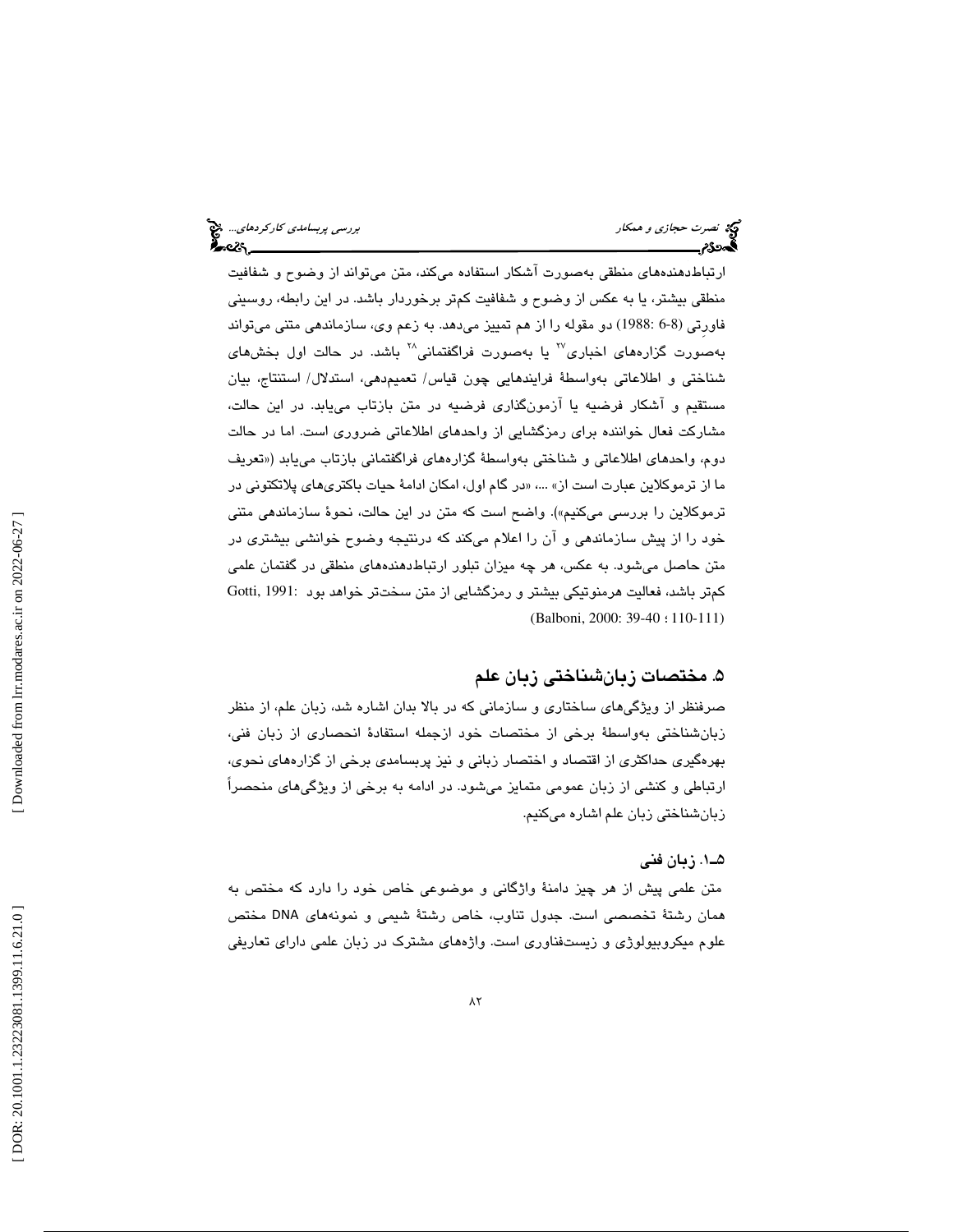است كه ميتواند با ديگر تعاريف ساير رشتههاي علمي همپوشاني داشته باشد، يا همپوشاني نداشته باشد و حتي در معنايي ديگري درك و فهم شود. براي مثال، اصطلاح كپيبرداري در علم ژنتيك با تعريف و كاربرد همين اصطلاح در قلمرو ترجمهشناسي يا زمينشناسي كاملاً متفاوت است. با اين حال، زبان فني علم با عبارتپردازيهاي مشخص آكادميك كه در تمامي علوم كمابيش مشترك است، بازشناخته ميشود. هر چند كه دامنة كاربردي و عملياتيسازي آن از يك قلمرو علمي به قلمرو ديگر علمي متفاوت است. براي نمونه، درويانكا از تواتر كاربرد عبارتهايي مانند مفهوم، منابع، نظريه، فرايند، تحليل، فرضيه، روششناسي كه مختص به یک رشتهٔ خاص نیست، اما همهٔ رشتههای علمی دانشگاهی مشترکا از ان<br>بهرهمندند، یاد میکند. این زبان مشترک را اصطلاحاً «زبان آکادمیک»<sup>۲۹</sup> میگویند . (Derewianka, 1944)

در عين حال، زبان علم زباني جهاني است و شرايط توليد يا محتواي آن تحت تأثير مؤلفههاي فرهنگي و جامعهشناختي نيست، زيرا بلاغت زبان علم بلاغتي فرافرهنگي ــ از . (Scarpa, 2010: 39 نوع مفهومي ــ و درنتيجه غير زبانشناختي است (

#### 2ـ5 . اقتصاد زباني

متن علمي واحدهاي اطلاعاتي و شناختي خود را در قالبهاي فشرده و مؤجز ارائـه مـي دهـد. اسميسازي كه عبارت است از تبديل فعل قيد و صفت به اسم، يكي از راههـاي دسترسـي بـه اختصار زباني است. مثلاً، گزارهٔ «بارانهاي سنگين موجب افزايش سـطح اب و سـرريزي ان از كنارههاي رودخانه ميشود» بــه گـزارهٔ «بــاران ســنگين، ســيل مـيگـردد» تقليـل مـيLبـد. بــدينترتيــب بخــش قابــل تــوجهي از واحــدهاي واژگــاني و نحــوي بــه يــك اســم منفــرد (سيل/flooding (تبديل شده و مفهوم در خلاصهتـرين حالـت منتقـل مـي شـود. بـراي نمونـه، واحد*ه*ای اطلاعاتی با اسمیسازی<sup>۲۰</sup> بهصورت خلاصه در متن قابل بازتاب است:

گزارهٔ خلاصهنشده: در نواحی قطبی و اب ${\mathfrak {sl}}$ ی زیر قطبی، کـه در ان اب ${\mathfrak {sl}}$ ی سـطحی ممکـن اسـت سردتر از آبهاي عميق باشد، اغلب ترموكلاين غالب نداريم ، اما معمولاً يك هالوكلاين غالـب داريـم كـه عموماً با يك پيكنوكلاين همراه است. هالوكلاين با بيشترين شيب عمودي شوري مشخص ميگردد.

گزارة خلاصه شده: در آبهاي سرد نـواحي قطبـي و زيرقطبـي، فقـدان ترمـوكلاين بـا هـالوكلاين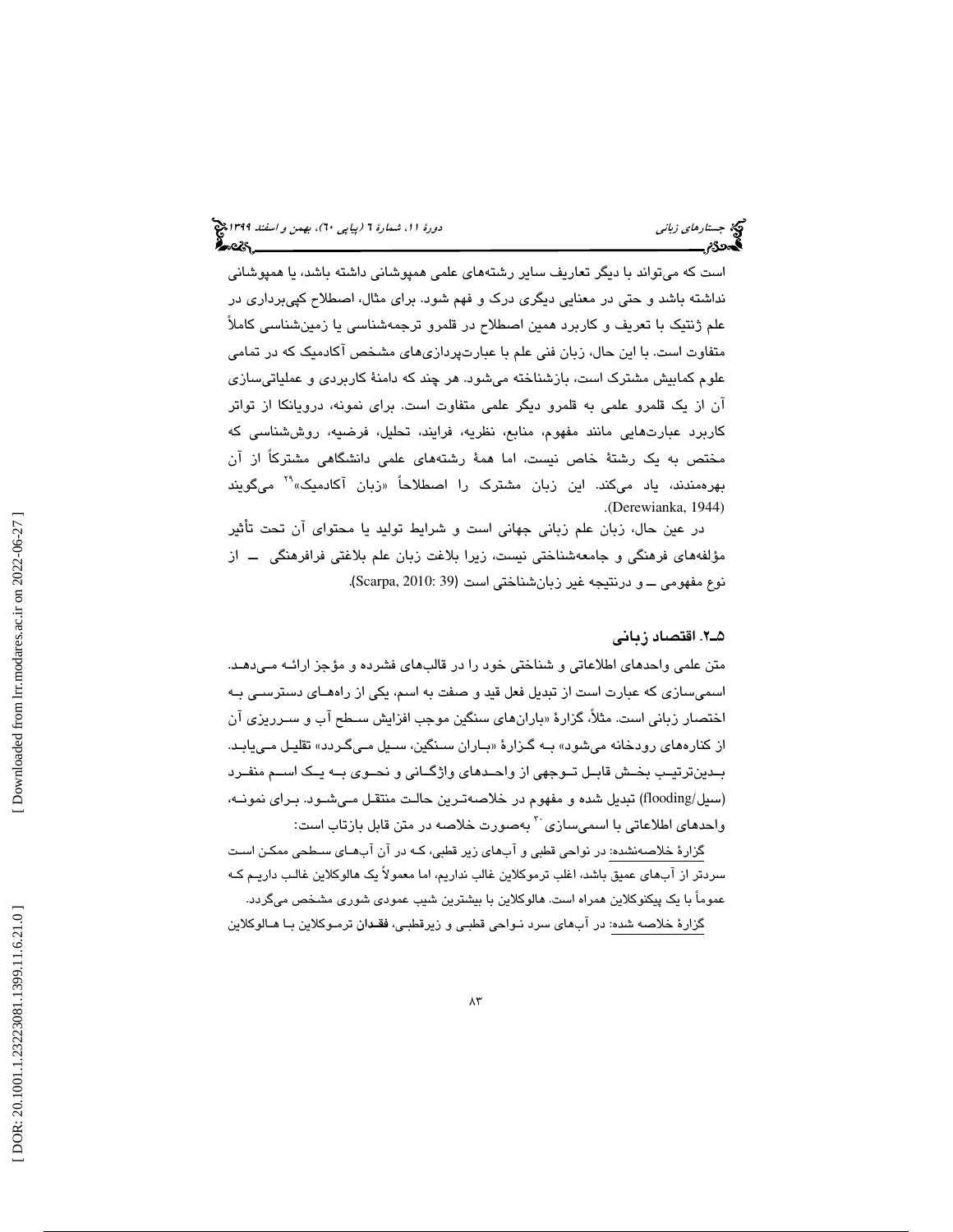نصرت حجازي و همكار بررسي پربس*امدي كاركردهاي...*. چ<mark>خ</mark><br>ال**محمد كاركردهاي...**<br>ا**لمحمد كارم بررسي كاركردهاي بررسي بررسي بررسي كارمون كارمون بررسي بريسامدين بررسي بررسي بررسي بررسي بررسي بررسي** 

(بيشترين شيب عمودي شوري) همراه است.

بدينترتيب در زبان علم ساختارهاي جملـه بـه صـورت مسـتقيم، بـه صـورت كوتـاه و بـا كمترين پيچيدگي در متن بازتاب مييابد.

درنهايت اينكه در زبان علمي، از عناصر فرازباني<sup>۳</sup> همانند تعاريف، مترادفها، توضيحات استفاده ميشود كه ميزان اينها بستگي به ميزان تخصصي بـودن مـتن دارد: هـر چـه دانـش خواننده تخصصيتر باشد، نويسنده كمتر از اين عناصر فرازباني بهره مـي جويـد و كـم تـر از اطناب استفاده ميكند، چون اطناب نيز جز عناصر فرازباني است كه به درك و فهم بهتـر مـتن منجر ميشود.

#### 3ـ5 . پربسامدي گزارههاي مجهول

در گزارههاي علمي، به زعم درويانكا استفاده از ضماير فاعلي چندان مرسوم نيست به جاي استفاده از ضمير اول شخص مفرد يا ضمير اول شخص .(Derewianka, 2005) جمع، فاعل جمله حذف و جمله به صورت مجهول و يا به سوم شخص دستوري عرضه ميشود: بدينترتيب به جاي تمركز بر افراد، گزارههاي علمي بر كنشها و فرايندها تأكيد مي كنند:

در مناطق معتدله به محض ازبين رفتن لايهٔ ترموكلاين، توليد زياد شده و قبل از ايجاد ترموكلاين بعدي شكوفايي جلبكي حاصل م يشود. افزايش دما سرآغاز تشكيل ترموكلاين است. بهتدريج اختلاف حرارتي بين سطح و عمق زياد شده و در تابستان دماي سطحي به ١٤ درجه ميرسد. در اين حالت لاية ترموكلاين قوي تشكيل و ارتباط سطح با عمق قطع مي شود. هر چه كه اختلاف دماي سطح با عمق بيشتر شود، ترموكلاين قويتر شده و سد محكمتري بين دو لايهٔ سطحي و عمقي خواهد بود.

در اين مثال، گزارههاي متبلورشده در زبان علمي اقيانوسشناسي به سوم شخص است. درنتيجه توجه به سمت سازوكارهاي افزايش استحكام لاية ترموكلاين و افزايش اختلاف لايههاي آبي سطحي و عمقي است. در اين حالت، فاعل به موضوع مورد بررسي تبديل شده و توجه از كنشگر به كنشپذير معطوف ميشود.

همچنين، در موردهاي خاصي كه قرار است كاربر زمان علمي به نوشتههاي قبلي يا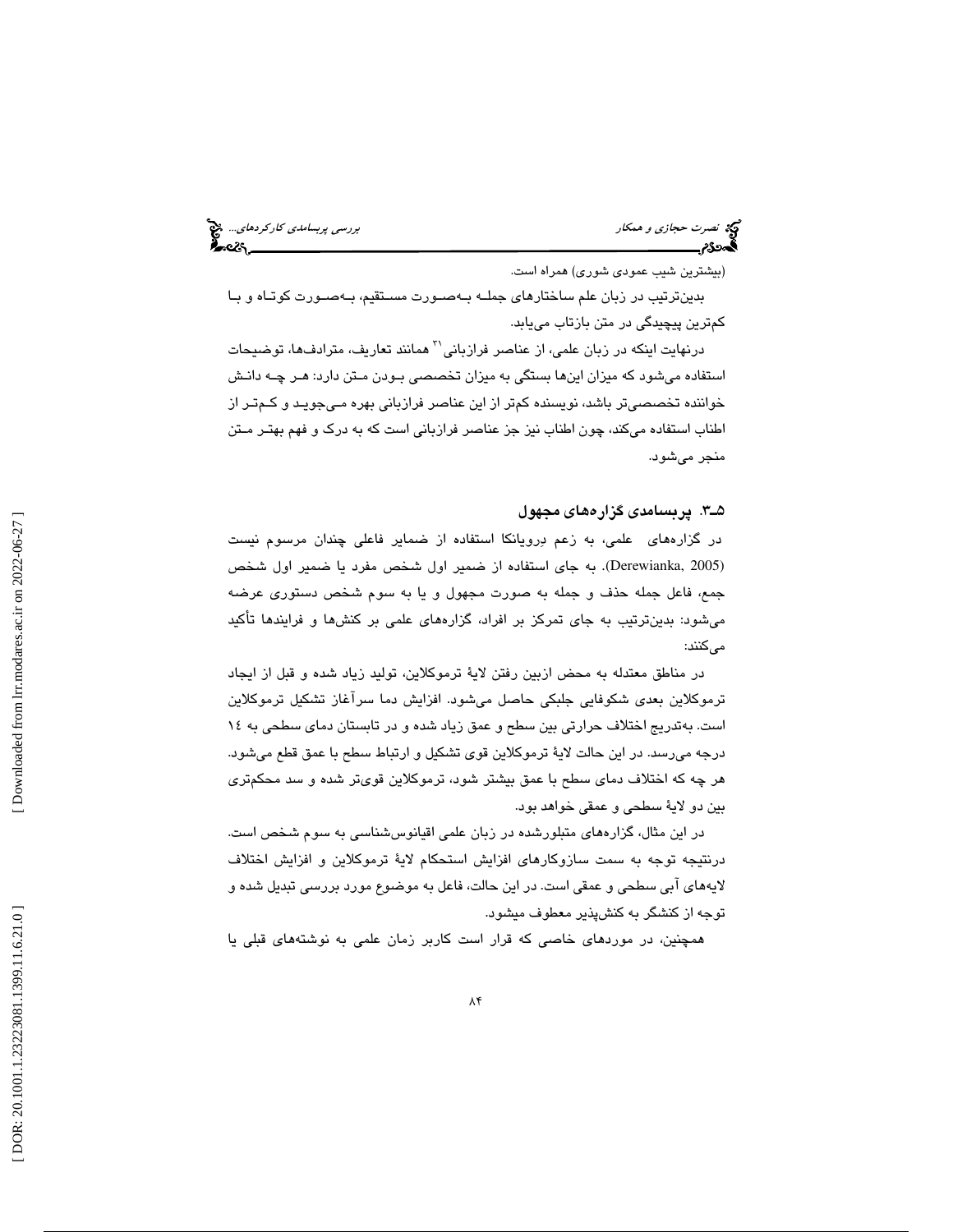كنوني خود ارجاع دهد، باز هم استفاده از سوم شخص شايع است. در اين حالت، ساختار زباني گزارههايي نظير «به اعتقاد نويسنده» يا «به باور نويسنده» را به استفاده از من اول شخص و يا ضمير جمع («بررسی۱مای اخیر ما نشان میدهد»، … «نتایج تحقیقاتی ما حاکی است...» و غيره) بهكار ميرود. به اعتقاد اولريخ اين شكل از كاربرد ضمير اول شخص جمع در زبان علم تنها به دو صورت قابلتوجيه است (217-220 1992: ,Ulrych(. نخست اينكه ضمير ما، ماي تواضع™ يا ماي نويسنده™ است كه در اين حالت، ضمير «ما» به شخص نويسنده دلالت دارد و خوانندة متن خارج از ميدان ديد او برنامهريزي شده است (« »ما ي مستثنیکننده ٔ ٔ). در حالت دوم زمانی است که گفتهپرداز يا نويسندهٔ علمی برای تأييد واحدهاي اطلاعاتي و شناختي خود به نوعي مخاطب را در گفتمان خود وارد ميكند (« »ما ي همدستکننده/همراهکننده ْ"). در همین راستا گلازر <sup>۳</sup>۲ (171 :1995) به معرفی شکلی سومی از كاربرد ضمير اول شخص جمع در زبان علم ـــ بەويژه در متون علمی كه با اهداف اموزش*ی*<br>نگاشته شده ـــ اشاره میكند و كاربرد «"ما"ی آموزشی»<sup>7</sup> را در متون علمی مجاز میداند.

#### 4ـ5 . پربسامدي افعال ارتباطدهنده و كنشي

اگرچه زبان علم، اسميسازي را بر كاربرد افعال، قيدها و ساير مؤلفههاي نحوي جملهها ترجيح مي دهد، با وجود اين، افعال ارتباط دهنده/ارتباطي^'' يا افعال كنشي^' (افعالي چون تبديل ميشود، تشكيل ميشود، منجر ميشود) در زبان علم اهميت زيادي دارند. در مثال فوق سه نمونه فعل كنشي («زياد شدن»، «تشكيل شدن»، «قطع شدن»، «بيشتر شدن») و يك نمونه فعل ارتباطي («است») در متن بازتاب يافته است. پربسامدي افعال ارتباطي و كنشي و پرهيز از كاربرد ضماير فاعلی، جای چندانی را برای تبلور و بروز افعال احساسی و اندیشگانی <sup>: ؛</sup> نميگذارد كه اين مسئله صد البته بر عينيتمداري<sup>٬٬</sup> زبان علم و دور ماندن آن از ذهنيگرايي مؤثر است. بهنظر ميرسد كه اين همان نكتهاي است كه آشوري از آن با عنوان «ارزشگريزی» (١٣٨٦) و حقشناس (١٣٧٢) با عنوان «موقعيتگريزی» مطرح ميكند.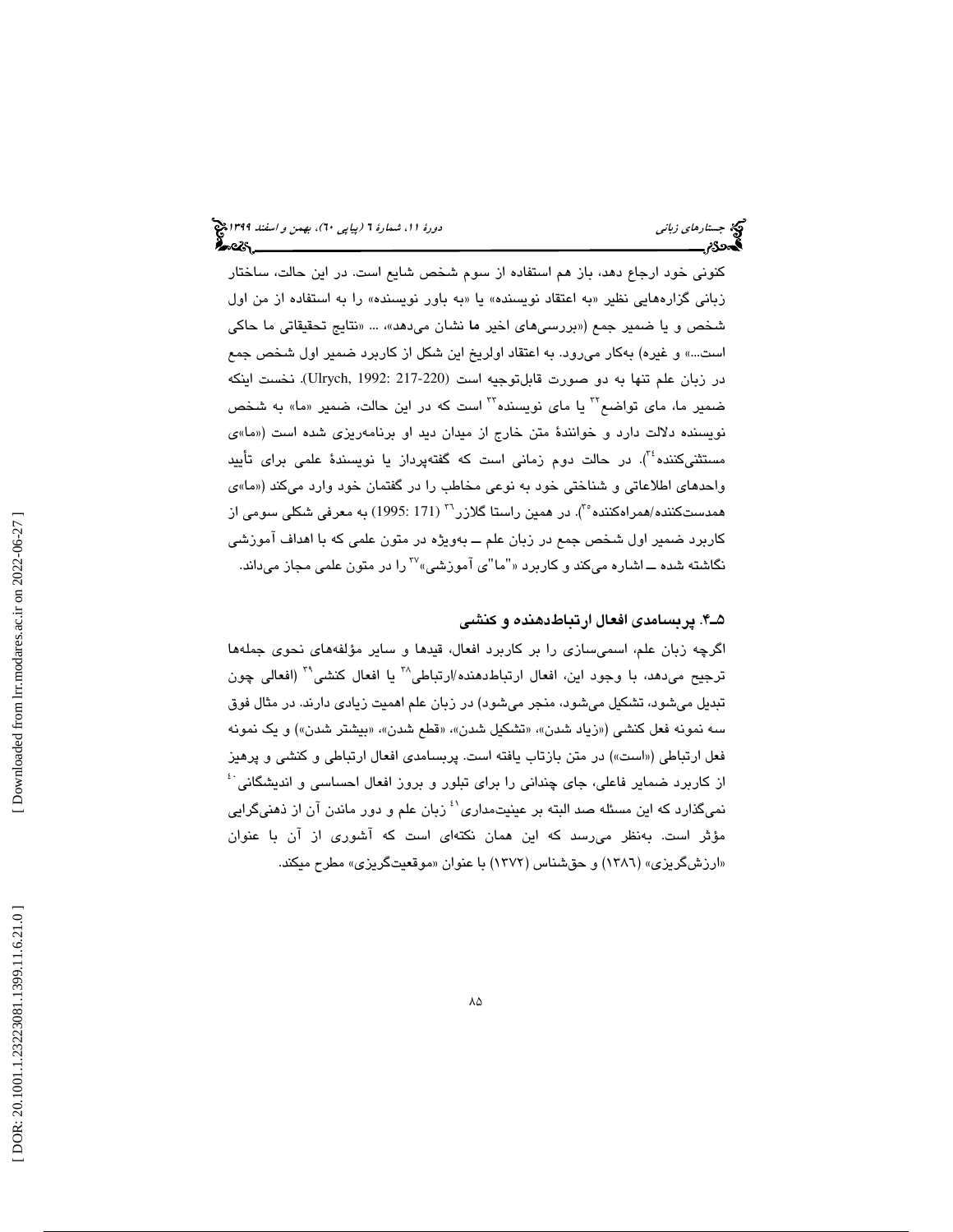نصرت حجازي و همكار بررسي پربس*امدي كاركردهاي...*. پيچ بررسي پربس*امدي كاركردهاي...*. پيچ بررسي پربس*امدي كاركردهاي...*<br>**پس در بررسي بررسي بررسي بررسي بررسي بررسي بررسي بررسي بررسي بررسي بررسي بررسي بررسي بررسي بررسي بررسي** 

### -5 5 . پربسامدي افعال كمكي

بسته به نوع حوزة كاربردي زبان علم ــ علوم محض، علوم تجربي، علوم كاربردي و مهندسي، علوم مرتبط با كنترل توليد و مصرف (دستورالعملها، استانداردها...،) ــ و درجة اطمينان از صحت و اعتبارپذيري گزارهها، يا قطعيت پيشبينيهاي علمي، زبان علمي ميتواند از افعال كمكي<sup>۶۲</sup> «بايستن»، «توانستن» و فرعيات آن («احتمالاً»، «شايد»، «ممكن است»، «لازم است»، «ضروری است»، «قطعاً» …) \_ بهره گیرد.

#### 6ـ5 . زبان نمادين

زبان علم مملو از نشانهها، شكلها، چارتها، نمودارها، علائم اختصاري شناختهشده براي اهل فن، اعداد خاص (مثلاً حروف لاتين در علم رياضـی مثل عدد پی، يا ضريب رو در علم<br>آمار و …) و درنهايت فرمول۵است.

# . تحليـل كيفـي مختصـات زبـاني و ارتبـاطي زبـان علـم در حـوزة 6 زمينشناسي

در اين قسمت، به بررسي ويژگيهاي كلي سازماندهي متني و مختصات زباني و ارتباطي گفتمان علمي در پيكرة انتخابي خود ميپردازيم. از آنجا كه انعكاس كاركردهاي زباني و ارتباطي اين 36 مقاله در اين مجال ميسر نبود، تنها به توصيف و توضيح تكههايي از قسمت «مقدمه» و «بحث و بررسی» دو مقالهٔ علمی ــ پژوهشی ـــ كه بهصورت تصادفی از میان ٣٦ مقاله انتخاب كردهايم ــ بسنده ميكنيم. مجدداً يادآوري ميكنيم كه در تحليلهاي زبانشناختيِ ذيل به مختصات واژگاني/اصطلاحشناختي و ريختنحوي نميپردازيم، بلكه صرفاً در خصوص نحوة سازماندهي متن و مشخصههاي زباني كه در بالا شرح داديم، توضيح خواهيم داد.

متن ۱:

چنانكه گفته شد، در ارتفاعات منطقهٔ اق $\iota$ اغ در شمال خاوری ابهر (شكل ۱)، رخنمون $a$ ای گستردهاي از سنگهاي آتشفشاني و ولكانوكلاستيك ديده ميشوند. اين رخنمونها، طي چند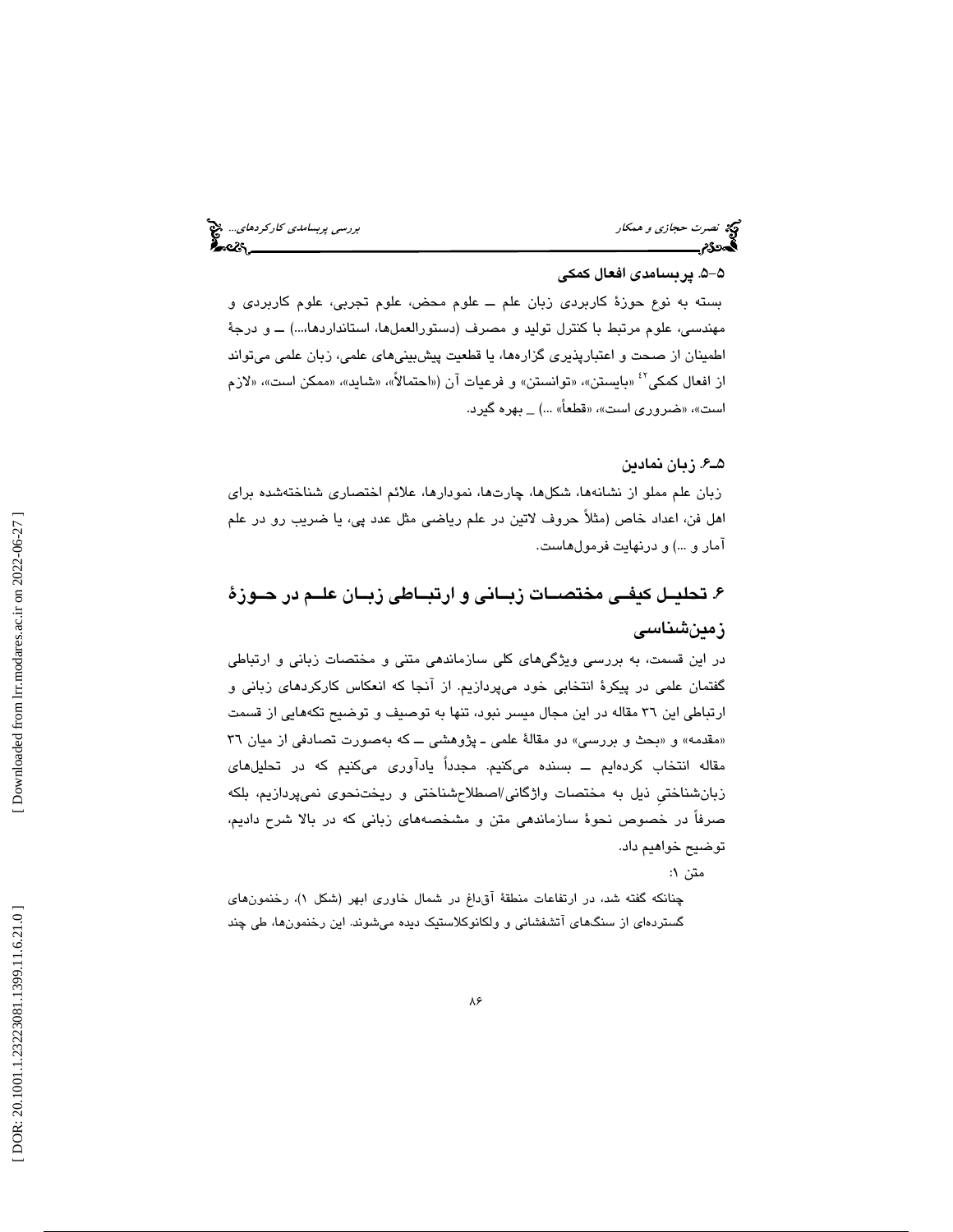جستار*هاي زباني (بياپي 60)، بهمن و اسفند 1*398 هجرا بياني دورة 11، شمارة 1 (پياپي ٢٠)، بهم*ن و اسفند 1*394 هج أحصركم

فاز فوراني و بهصورت گدازههاي بازيك ـ حد واسط و اسيدي و نهشتههاي ولكانوكلاستيك ازجمله توف و ايگنيمبريت نهشته شدهاند (شكل 1،2). در اين منطقه، واحدهاي آتشفشاني حد واسط و اسيدي داراي گسترشي بيش از واحدهاي بازيك هستند. اين رخنمونها روند شمال باختري ـ جنوب خاوري دارند و بهصورت ناوديس و طاقديس چين خوردهاند (شكل 1 3و الف). در مواردي همراه با گدازههاي آتشفشاني و نهشتههاي ولكانوكلاستيك، ميتوان سنگهاي رسوبي را به مقدار ناچيز يافت. اين سنگها از نوع شيل تيرهرنگ و ماسهسنگ است و دربردارندة عدسيهاي نازك از سنگ آهك ميكرايتي هستند [...] ريزفسيلهاي مشابه، در باختر ورقه 1:100000 تاكستان گزارش شدهاند. بنابراين، شايد بتوان چنين استنباط كرد كه […] سنگهای آتشفشانی منطقه و ولکانوکلاستیک منطقهٔ بررسیشده را میتوان به سیزده<br>واحد تقسیم کرد (شکل ۱). این سنگها، حاصل مراحل فورانی هستند که در منطقهٔ بررسی-شده پنج مرحله شناسايي شده است.

در نخستين مرحله از فوران اتشفشاني در منطقهٔ اق داغ، توف و برش ريوليتي (شكل ٣ب) و سپس گدازههای رویلیتی ـ داسیتی نهشته شدند (شکل ۲). این نهشتهها در شمال و شمال باختری روستای شورجه، واحد  $\mathsf{E}^\mathsf{rtl}$  را تشکیل دادهاند (شکل ۱). در مرحلهٔ دو، فوران اتشفشانهای حد واسط با ترکیب بازالتیک اندزیت [...] گسترهٔ وسیعی را پوشانده و واحدهای<br>E<sup>an</sup> ،E<sup>t</sup> ،E<sup>fi</sup> ، E<sup>dat</sup> ،E<sup>at</sup> (شكل ٣ت) و گاهي نيز بهطور مثال در شمال روستاي مهين، بهصورت طنابي (شكل ٣ ج) ديده میشوند. برونزدهایی از توف سبز (شکل ۳ث) این حدس را تقویت میکند که خاکسترهای  $\mathrm{f}^{\mathrm{gt}}$  آتشفشانی مرحلهٔ دو، در حوزههای محدود ولی کمعمق را سبب شدهاند (واحد  $\mathrm{f}^\mathrm{gt}$ .

متن با يك گزارة فراگفتماني كه به سوم شخص ارائه شده آغاز ميشود. اين ارجاع به موضوعي كه در صفحات قبلي اشاره شده، نوعي انسجام دروني و منطقي با گزارههاي پيشين را بهوجود ميآورد، به گونهاي كه خواننده براي فهم مطلب جديد، مجبور به مطالعة صفحات قبلي است. ساختار متني از همان ابتدا به صورت پلهپله و تدريجي به ساخت معنا كمك ميكند جملة اول، منطقة آقداغ رخنمونهاي آتشفشاني و ولكانوكلاستيك دارد. جملة دوم انسجام واژگانی را به صورت پوشینهگذاری و در قالب تكرار كليدواژهٔ «رخنمون» بازتاب داده است. در ادامه همان جمله، توضيح بيشتري درخصوص گدازهها و نهشتهها در قالب توصيف (گدازههاي بازيك حدواسط و اسيدي) و احصا و دستهبندي زيرگروههاي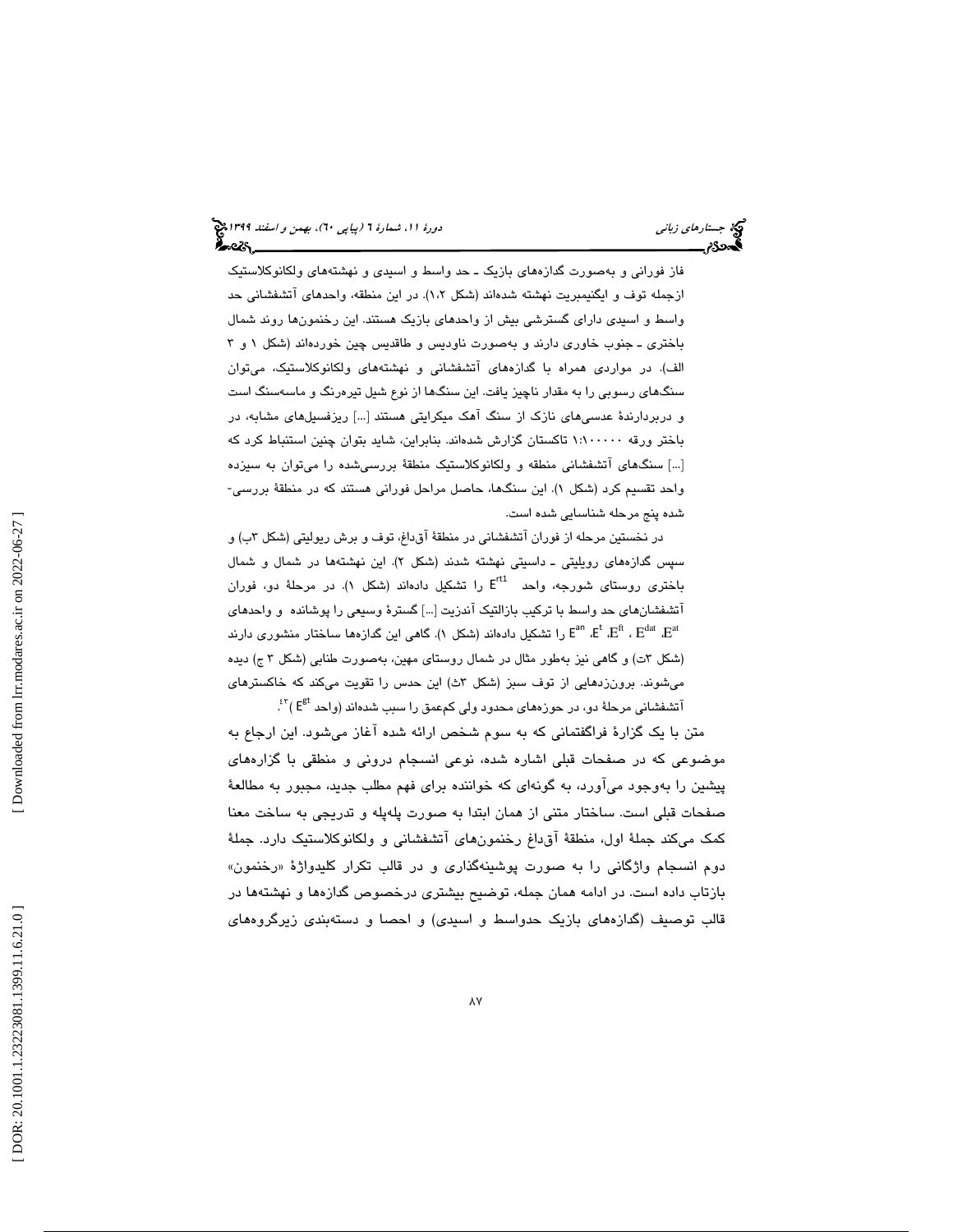نهشتههاي اتشفشاني (نهشتهها يا از نوع «توف»اند يا «ايگنيمبريت») دامنهٔ ارتباط اطلاعاتي و شناختي خواننده را افزايش ميدهد. جملات بعدي، حركتهاي فرعي اطلاعاتي و توضيحي براي جملات آغازين هستند و انسجام واژگاني متضمن حفظ انسجام معنايي است، به گونهاي كه هر گزارة زبانشناختي به تعميق واحدهاي اطلاعاتي و شناختي خواننده ميانجامد.

از نظر ساختار زباني، جملات ساده، كوتاه و مختصرند و استفاده از اسم به جاي فعل ارجح دانسته شده است (برون زدهها، نهشتهها، آتشفشانها،) تمامي افعال ــ چه از نوع ارتباطي يا نسبتي باشند، و چه از نوع كنشي ــ بهصورت مجهول گزارش شدهاند. هيچ ردپايي از حضور «ما»ی نويسنده در متن نيست. وفور ارجاعات پيرامتني (ارجاع به برونمتن و درونمتن مانند شکل ۱ و ۳) در قالب زبان نمادين متن را با عناصر فرازبانی يعنی تصوير و<br>عدد و واحدهای اندازهگیری («۱:۱۰۰۰۰۰» « E<sup>an</sup>» همراه میکند. افعال کمکی «میتوان»، «شاید بتوان»، بارها در متن تکرار شده است. درنهایت کدهای معنایی بهواسطهٔ ارجاع به بندهاي معنايي قبلي و بعدي رمزگشايي شده و گزارههاي مفهومي به واسطة حركتهاي فرعي اطلاعاتي از يك پاراگراف به پاراگراف ديگر، در قالب زباني فارغ از ابهام، صدق بنياد و موقعيتگريز به مخاطب مخابره ميشود.

متن 2:

نسي نصرت *حجازي و همكار*<br>**به موكن** بررسي

بهطور كلي مخازن هيدروكربني در ماسهسنگها يا هيدروكربنها يافت ميشود. سيستم ايجاد تخلخل و پارامترهاي آن در ماسهسنگها و كربناتها كاملاً متفاوت است. تخلخل و نوع آن، پارامتر مهمي است كه سرعت صوت را كنترل ميكند كه به موجب آن هرگونه تغيير در انواع تخلخل، دليل اصلي براي انواع سرعت در تخلخلهاي موجود در مخازن است. در اين نگارش، بهمنظور تعيين خواص پتروفيزيكي (تخلخل، تراوايي) مخزن پارسي از نگارهاي مختلف چاهپيمايي (صوتي، نوتروني، چگالي...،) استفاده شده است كه با تلفيق نگارهاي حاصل از آنها ميتوان به خواص پتروفيزيكي در سازندهاي مورد آزمايش پي برد. سنگ مخزن اصلي گروه دهرم را سازند كنگان و بخش بالايي سازند دالان تشكيل ميدهند. سازندهاي فراقون و دالان مربوط به پالئوزوليك و سازند كنگان مربوط به ترياس است (درويشزاده، 1383؛ خسرواني تهراني، 1383؛ مطيعي، 1382). از مهمترين سازندهاي موردمطالعه در منطقه، سازند كنگان است كه شامل يك توالي كربناته از آهكهاي حاوي آثار كرمي شكل مىباشد. <sup>؛؛</sup>

متن فوق، مثالي نوعي°ٔ از زبان علم در رشتهٔ زمينشناسي است كه به توصيف،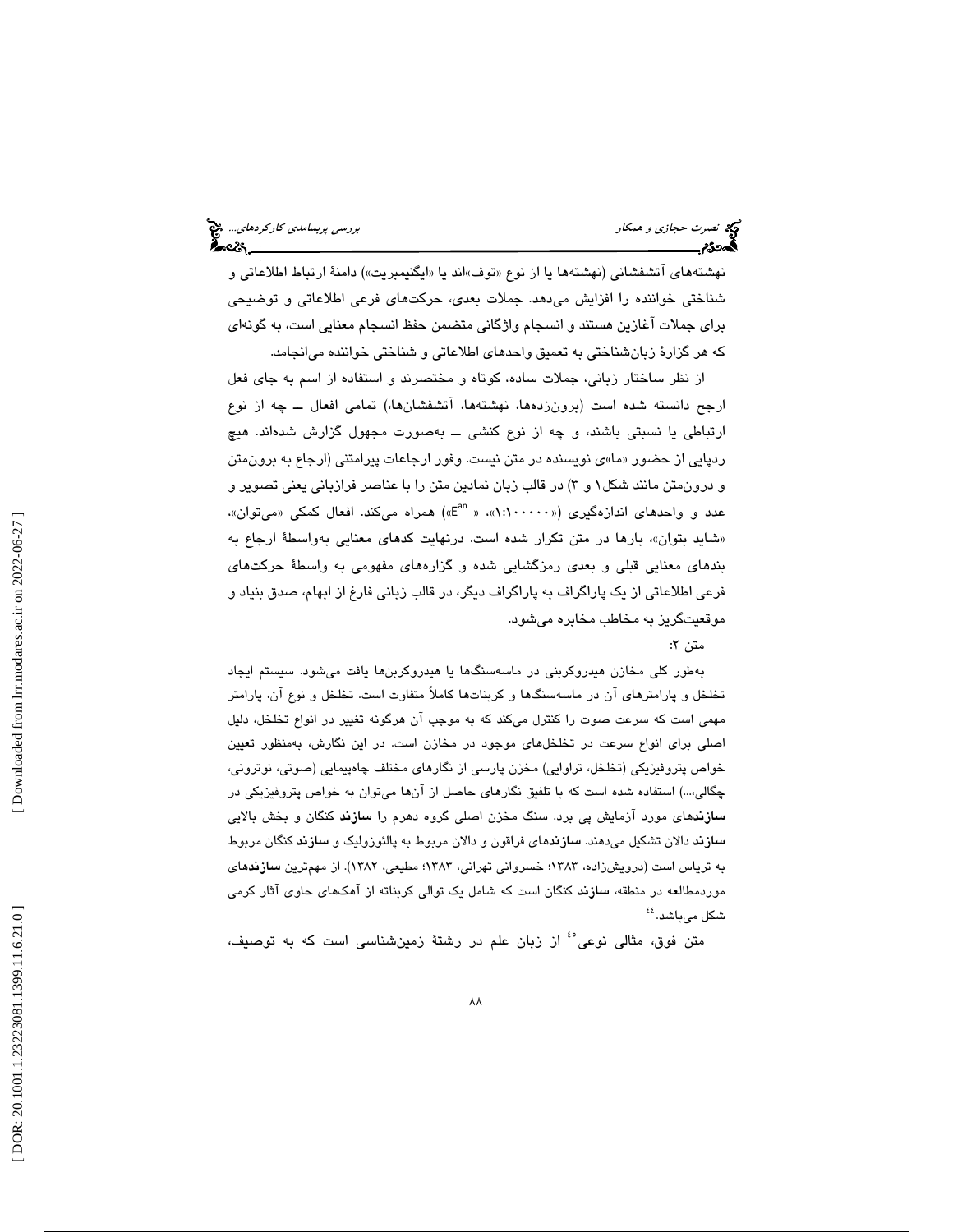طبقهبندي، بحث و تعريف پرداخته و براي ارائة اطلاعات از ارجاع به ديگري استفاده ميكند. ساختار زباني متن مشخصاً عيني و غيرشخصي است. افعال بهكار رفته يا از نوع كمكي است، يا ارتباطي يا كنشي. گزارهها بهصورت مجهول و در ساختاري ساده و كوتاه خلاصه شدهاند. ترتيب دادههاي زبانشناختي بسط و گسترش منطقي بلاغت را بازتاب ميدهد (معرفي، تعريف، طبقهبندي، بحث و توضيح و توصيف). اما مهمترين مختصات سازماندهي متني استفاده از سازوكارهاي انسجام واژگاني و معنايي نظير تكرار واژههاي كليدي در گزارههاي اصلي و ارتباطي («تخلخل «، » سازند») و استفاده از واژگان سرگروه به جاي واژگان زيرگروه («مخزن هيدروكربني» به جاي ماسهسنگ، كربنات، توالي كربناته) است.

. تحليل كمي پربسامدي كاركردهاي زباني ـ ارتباطي زبان علم در 7 پيكره مطالعاتي

در بخش تحليل كمي با انتخاب پيكرهاي از 36 مقالة علمي ـ پژوهشي و بررسي كاركردهاي زباني ـ ارتباطي به بيرون كشيدن وجوه مرتبط با سازماندهي متني زبان علم و مختصات زبانشناختي زبان علم پرداختيم. در مجموع 36 مقاله، 13805 گزاره كه كاركردهاي زباني ـ ارتباطي در آن بارز بود بيرون كشيده شد. در گام بعدي، هر يك از گزارهها را بر اساس مختصاتشان ذيل الف) سازماندهي متني (كه شامل ساختار متني و انسجام متني است) و ب) مختصات زبانشناختي (زبان فني، اقتصاد زباني، عبارتپردازي مجهول، افعال ارتباطي ـ كنشي، افعال كمكي و زبان نمادين) تقس يمبندي و ميزان تبلور را به تعداد بررسي كرديم. درنهايت پربسامدي آنها را در مجموع 13805 گزاره درصدگيري كرديم (رك: جدول و 1 نمودار دايرهاي )1.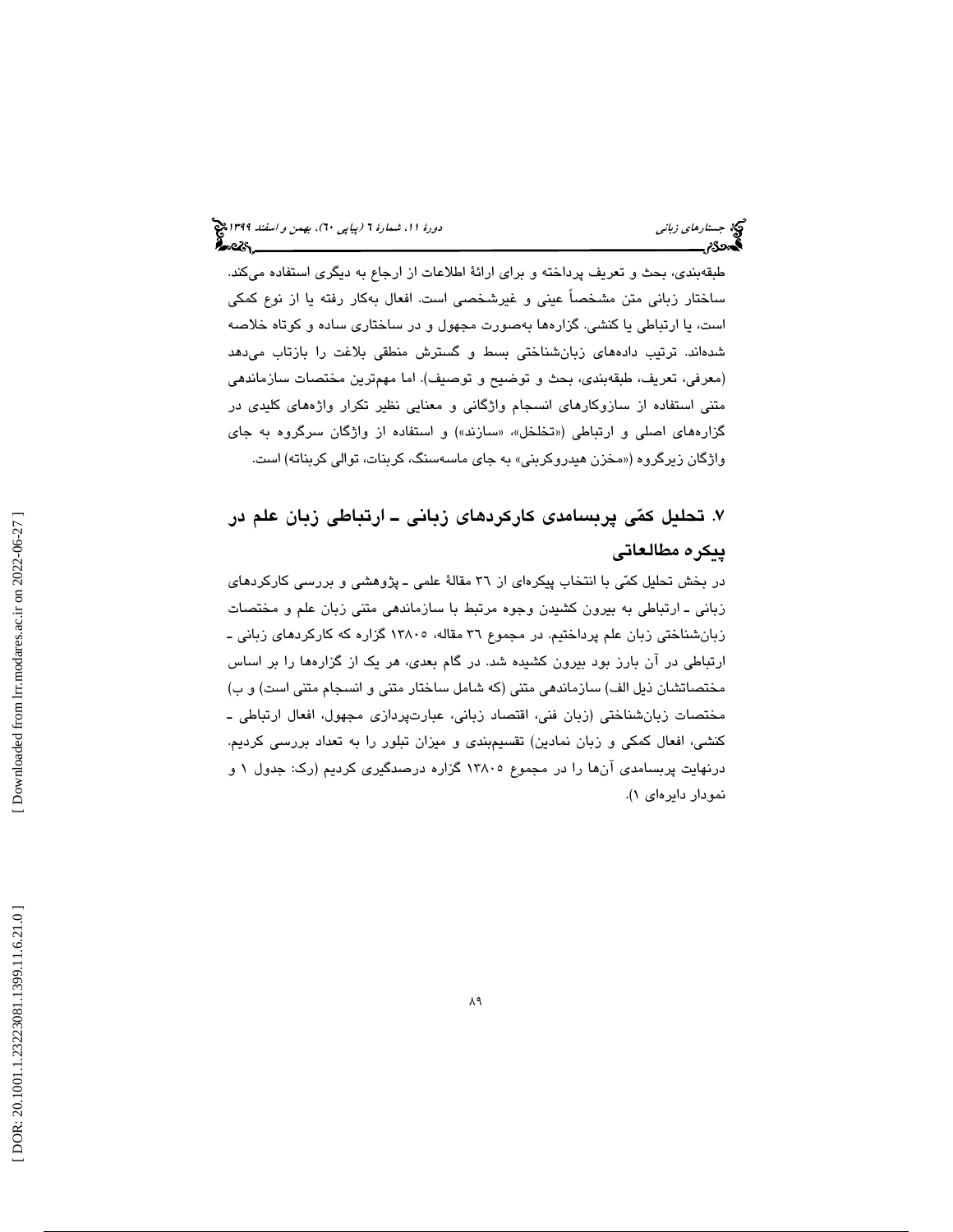نصرت حجازي و همكار بررسي پربسام*دي كاركردهاي...*. فتح<br>المص**ورة<br>المصورة بررسي بررسي كار** 

**جدول ۱**: پربسامدی کارکرد*ه*ای زبانی ــ ارتباطی زبان علم در حوزهٔ دانش*ی* زمینشناسی **Table1.** Frequency of linguistico-communicative features of language of science in geological corpora

| درصد                        | تعداد        | مثال                 | قالب               | سطح    | ويژگى هاى  | رديف |
|-----------------------------|--------------|----------------------|--------------------|--------|------------|------|
|                             |              |                      |                    |        | کارکردی ــ |      |
|                             |              |                      |                    |        | ارتباطى    |      |
| $V.\Upsilon$                | $\lambda$    | حرکت از              | – گسترش پلەپلە     | ساختار | سازماندهى  | الف  |
|                             |              | گزارەھا <i>ی</i> کلی | معنايي (جملات      | متنى   | متنى       |      |
|                             |              | عمومی به             | اصلی، جملات        |        |            |      |
|                             |              | گزارەھای جزئی        | فرعى)              |        |            |      |
|                             |              | تخصصى                |                    |        |            |      |
| $\mathbf{1}\cdot\mathbf{r}$ | $\Lambda$ ۳۲ | – «گشتاور            | - رابطهای          |        |            |      |
|                             |              | لرزەايى با           | تسريعكنندۀ زبان-   |        |            |      |
|                             |              | روشهای               | شناختی (گزارههای   |        |            |      |
|                             |              | مختلف قابل           | اخباری: گزارەھای   |        |            |      |
|                             |              | اندازەگىرى           | احتمالى ـ فرضيهاى، |        |            |      |
|                             |              | است؛ برای مثال       | قياس، تعميمدهي،    |        |            |      |
|                             |              | میتوان آن را در      | استدلال، استنتاج)  |        |            |      |
|                             |              | عملیات صحرایی        |                    |        |            |      |
|                             |              | با اندازهگیری        |                    |        |            |      |
|                             |              | طول و                |                    |        |            |      |
|                             |              | جابەجايى گسل         |                    |        |            |      |
|                             |              | تخمین زد یا با       |                    |        |            |      |
|                             |              | استفاده از طیف       |                    |        |            |      |
|                             |              | لرزەنگاشتەا و        |                    |        |            |      |
|                             |              | شتابنگاشتها          |                    |        |            |      |
|                             |              | محاسبه کرد. از       |                    |        |            |      |
|                             |              | روشهای دیگر          |                    |        |            |      |
|                             |              | محاسبه               |                    |        |            |      |
|                             |              | گشتاورلرزهای         |                    |        |            |      |
|                             |              | میتوان به روش        |                    |        |            |      |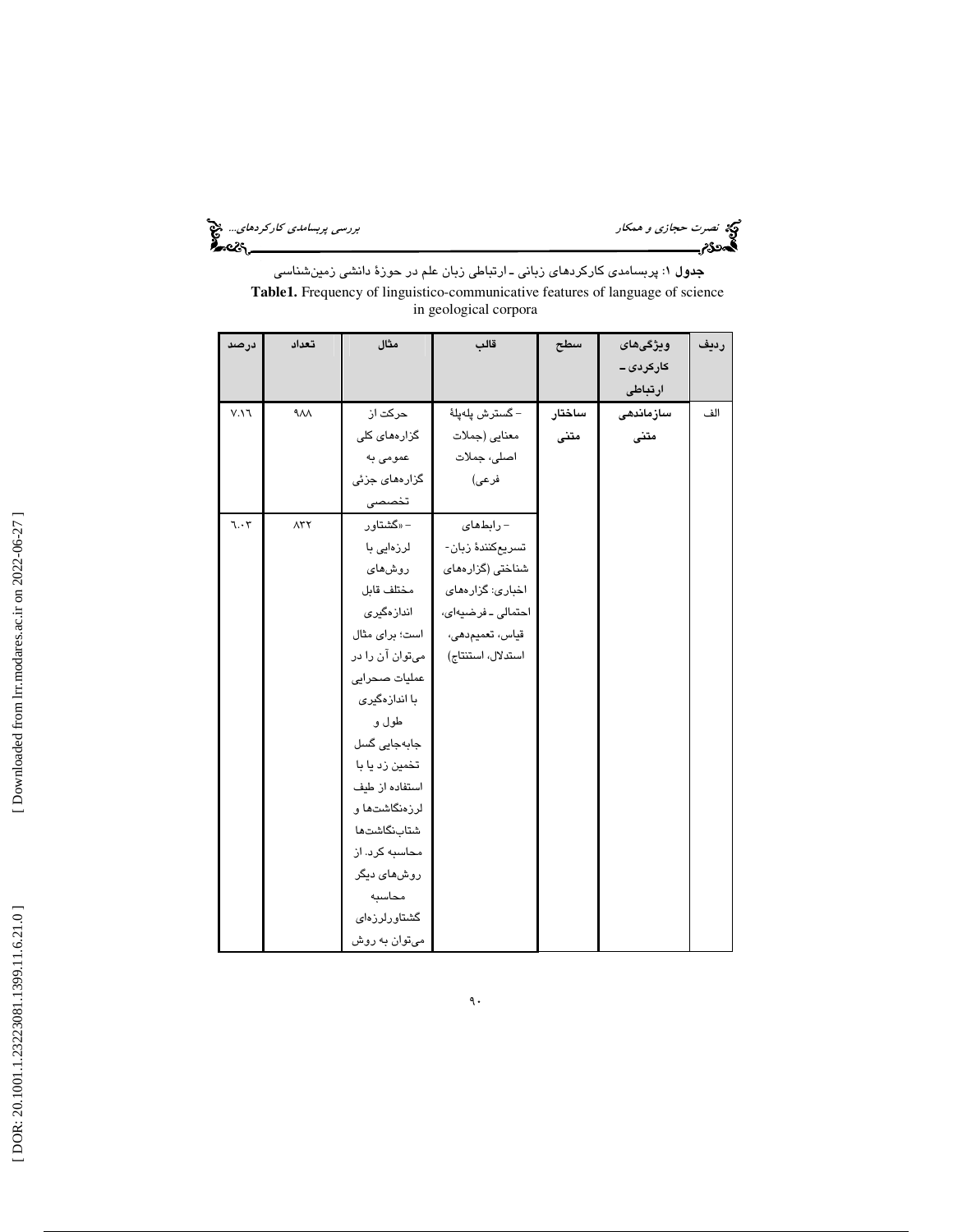| <u>ક્રિન્</u> ટર, |                                                                              | دورهٔ ۱۱، شمارهٔ ۲ (پیاپی ۲۰)، بهمن و اسفند ۱۳۹۹ چ                                                                                                                                                                                                |                                                                                                   |                |                                    | مچکه جست <i>ارهای زبانی</i><br>آحدي |
|-------------------|------------------------------------------------------------------------------|---------------------------------------------------------------------------------------------------------------------------------------------------------------------------------------------------------------------------------------------------|---------------------------------------------------------------------------------------------------|----------------|------------------------------------|-------------------------------------|
| درصد              | تعداد                                                                        | مثال                                                                                                                                                                                                                                              | قالب                                                                                              | سطح            | ويژگى هاى<br>کارکردی ــ<br>ارتباطى | رديف                                |
|                   |                                                                              | طیفی، برگردان<br>تانسور ممان و<br>وارونسازى<br>اشاره کرد».                                                                                                                                                                                        |                                                                                                   |                |                                    |                                     |
| V.Y'              | 1.15                                                                         | - « <b>تعريف</b> ما از<br>تاقديسهاى<br>شكنجى عبارت<br>ا <b>ست از</b> []»؛<br>– «همانطور که<br>مىدانيم،<br>وضعيت<br>گسلهای<br>معكوس، خلاف<br>گسلهای عادی<br>است؛ بدين<br>معنی که<br>فراديواره نسبت-<br>به فرودیواره به<br>سمت بالا حركت<br>مىكند». | گزارەھائ<br>فراگفتمانی (ارائه<br>تعاريف، توضيحات،<br>تعريض،گسترش )                                |                |                                    |                                     |
| <b>٢١.١</b>       | <b>7977</b><br>907)<br>تكرارپذيرى،<br><b>AoV</b><br>پوشينهگذارى،<br>۸٤۳ مورد | – «بر اساس<br>بررسى هاى<br>دورسنجى،<br>ريختزمين<br>ساختی و<br>ساختارى انجام                                                                                                                                                                       | انسجام واژگانی<br>(تکرارپذیری،<br>کاربردپذیری،<br>پوشینەگذارى،<br>مترادفگذاری،<br>واژەھای سرگروە) | انسجام<br>متنى |                                    |                                     |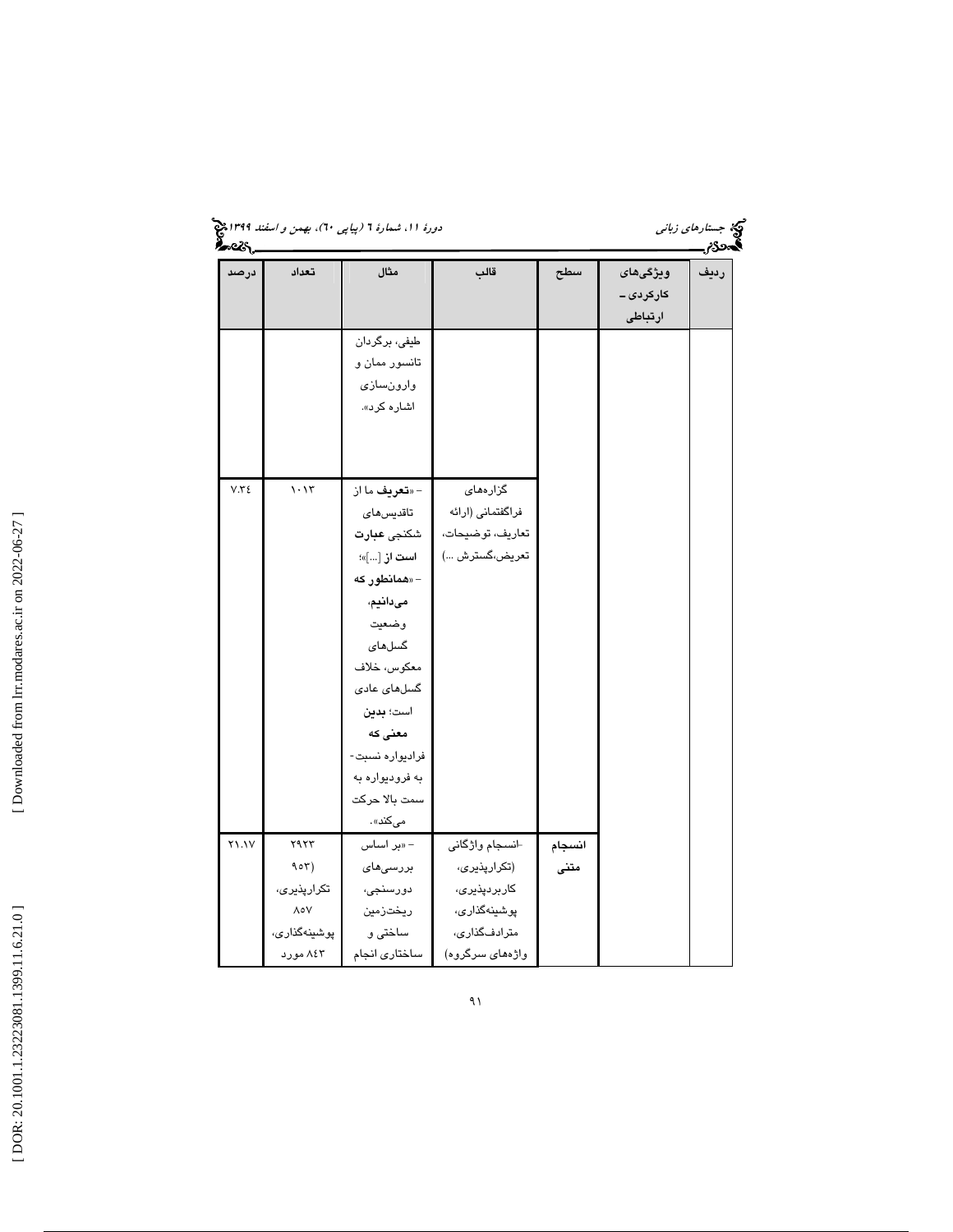| درصد    | تعداد             | مثال               | قالب                    | سطح      | ويژگى هاى    | رديف |
|---------|-------------------|--------------------|-------------------------|----------|--------------|------|
|         |                   |                    |                         |          | کارکردی ــ   |      |
|         |                   |                    |                         |          | ارتباطى      |      |
|         | واژه              | شده، گسل مشا       | ⊣نسجام نحوى             |          |              |      |
|         | سرگروه، ۲۷۰       | يکپارچه نبوده و    |                         |          |              |      |
|         | سایر موارد)       | شامل قطعات         |                         |          |              |      |
|         |                   | گسلی است. به       |                         |          |              |      |
|         |                   | بیان دیگر، این     |                         |          |              |      |
|         |                   | سامانهٔ گسلی،      |                         |          |              |      |
|         |                   | در برخی مناطق      |                         |          |              |      |
|         |                   | مورد بررسی         |                         |          |              |      |
|         |                   | شامل []».          |                         |          |              |      |
| 2.12    | ع 10              | («اولأ»، «ثانياً»، | (ارتباط دهندههای        |          |              |      |
|         |                   | «در بدو امر»،      | منطقى: على ـ            |          |              |      |
|         |                   | «در گام بعدی»،     | معلولي، زماني ۔         |          |              |      |
|         |                   | «لذا»، «درنتيجه»،  | مكانى، منطقى،)          |          |              |      |
|         |                   | «بدين ترتيب»،      |                         |          |              |      |
|         |                   | «در بالا ديديم»،   |                         |          |              |      |
|         |                   | «در این راستا»،    |                         |          |              |      |
|         |                   | «از این زاویه»،    |                         |          |              |      |
| $Y.Y$ ۹ | $\circ \tau \tau$ | ⊣«طبق تعاريف       | -عبارتپردازی <i>های</i> | زبان فنى | مختصات زبان- | ب    |
|         |                   | رايج،              | مشخص آكادميك            |          | شناختى       |      |
|         |                   | بزرگناودیس را      | (اصطلاحات،              |          |              |      |
|         |                   | حوضهٔ رسوبی        | مفاهيم، تعاريف،         |          |              |      |
|         |                   | وسيعي با           | طبقەبندى)               |          |              |      |
|         |                   | ضخامت ١٢/٥         |                         |          |              |      |
|         |                   | کیلومتر میدانند    |                         |          |              |      |
|         |                   | که از فرونشینی     |                         |          |              |      |
|         |                   | كف حوضهٔ           |                         |          |              |      |
|         |                   | ژئوسنکینال         |                         |          |              |      |
|         |                   | حاصل میگردد»       |                         |          |              |      |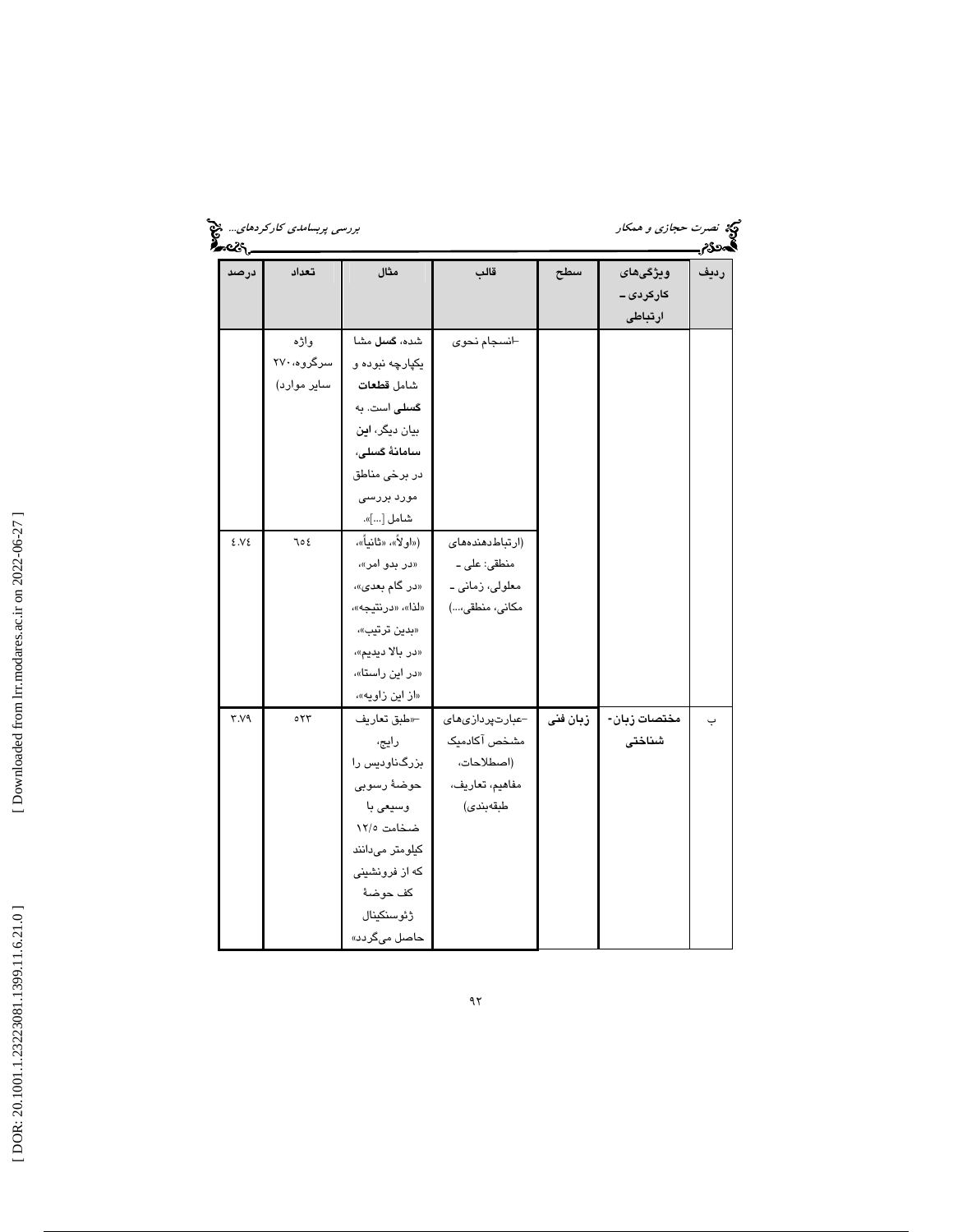| ورهٔ ۱۱، شمارهٔ ۲ (پیاپی ۲۰)، بهمن و <i>اسفند ۱۳۹۹هج</i><br>مستقیم<br><b>مستقیم</b> |  |  |
|-------------------------------------------------------------------------------------|--|--|
|                                                                                     |  |  |

جب ستار*هاي زباني*<br>جستاره*اي زباني*<br>**گست3ن شمار** 

| درصد                     | تعداد                 | مثال            | قالب              | سطح      | ويژگى هاى | رديف |
|--------------------------|-----------------------|-----------------|-------------------|----------|-----------|------|
|                          |                       |                 |                   |          | کارکردی۔  |      |
|                          |                       |                 |                   |          | ارتباطى   |      |
| $\S$ .<br>Y<br>$\Lambda$ | 7.5                   | - «فرض بر این   | -فرضيهها، نظريهها |          |           |      |
|                          |                       | است که با       | و روششناسی های    |          |           |      |
|                          |                       | افزايش اختلاف   | آکادمیک           |          |           |      |
|                          |                       | حرارتی لایه     | - مفاهيم بلاغي    |          |           |      |
|                          |                       | ترموكلاين قوى   | فرافرهنگی         |          |           |      |
|                          |                       | تشكيل و ارتباط  |                   |          |           |      |
|                          |                       | سطح با عمق      |                   |          |           |      |
|                          |                       | قطع میگردد»     |                   |          |           |      |
| 10.5V                    | $Y \setminus Y \circ$ | -«آبرفتنهشتها   | اسمىسازى          | اقتصاد   |           |      |
|                          |                       | مسدود           | گزارەھای خلاصە    | زبانى    |           |      |
|                          |                       | مىگردند»؛       | شده               |          |           |      |
|                          |                       | –«فقدان         |                   |          |           |      |
|                          |                       | ترموكلاين با    |                   |          |           |      |
|                          |                       | هالوكلاين همراه |                   |          |           |      |
|                          |                       | است»            |                   |          |           |      |
| 17.71                    | ١٨٢٣                  | – گزارەھائ      | ارجاع به سوم      | گزارەھاى |           |      |
|                          |                       | دستوري مجهول    | شخص               | مجهول    |           |      |
|                          |                       | («اختلاف        | كاربرد ضمير جمع   |          |           |      |
|                          |                       | حرارتی پوسته و  | «ما»              |          |           |      |
|                          |                       | گوشته به ۱۰۰۰   |                   |          |           |      |
|                          |                       | درجه میرسد»)    |                   |          |           |      |
|                          |                       | - «به اعتقاد    |                   |          |           |      |
|                          |                       | نويسنده»        |                   |          |           |      |
|                          |                       | –«ما»ی          |                   |          |           |      |
|                          |                       | مستثنىكننده     |                   |          |           |      |
|                          |                       | «ما»ی           |                   |          |           |      |
|                          |                       | همدستكننده      |                   |          |           |      |
|                          |                       | «ما»ی آموزشی    |                   |          |           |      |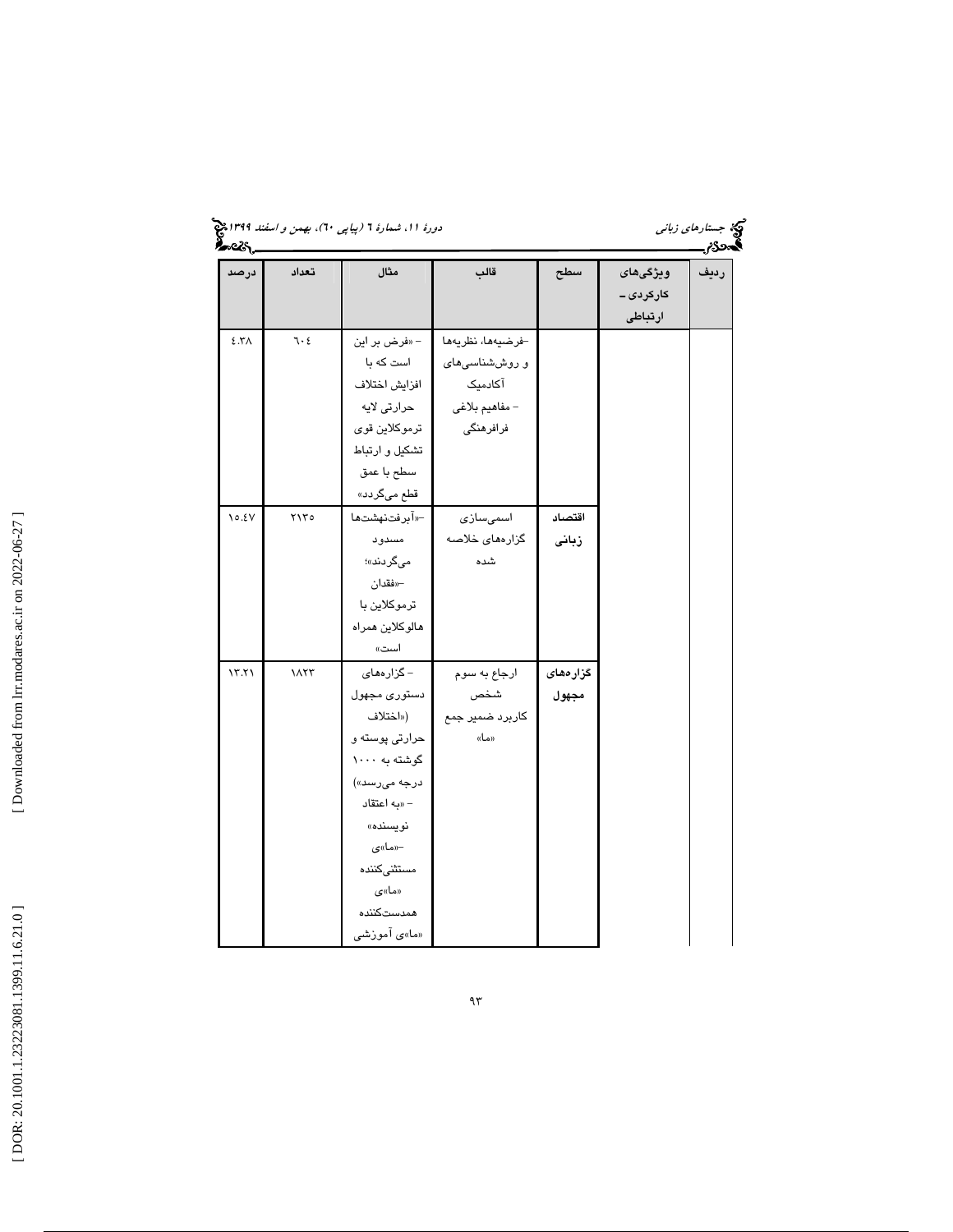|             | برر <i>سی پربسامدی کارکردهای</i> چنی<br>مستقل کرده در دیگر<br>مستقل کرده |                                                                                              |                                                                |                           | <b>کې</b> نصرت حج <i>ازی و همکار</i> | فحمر |
|-------------|--------------------------------------------------------------------------|----------------------------------------------------------------------------------------------|----------------------------------------------------------------|---------------------------|--------------------------------------|------|
| درصد        | تعداد                                                                    | مثال                                                                                         | قالب                                                           | سطح                       | ويژگى هاى<br>کارکردی ــ<br>ارتباطى   | رديف |
| V. V        | 1.09                                                                     | -«است»،<br>«مىباشد»<br>—«تبديل<br>میشود»، «بروز<br>میکند»، «تشکیل<br>میشود»، «منجر<br>مىشود» | – افعال ارتباطدهنده<br>-افعال كنشى                             | افعال<br>ارتباطى<br>۔کنشی |                                      |      |
| $Y \cdot Y$ | ٢٨٦                                                                      | –«باید»،<br>«مىتواند»، «لازم<br>است»، «ضروری<br>است»                                         | افعال معين<br>(بايستن، توانستن)<br>و زیرشاخههای<br>معنايي آنها | افعال<br>كمكى             |                                      |      |
| .91         | $\lambda$                                                                | – «حتماً»،<br>«احتمالاً»، «لابد»،<br>«بدونشک»                                                | – قیود کمکی                                                    |                           |                                      |      |
| Y.YY        | ٤٥٨                                                                      |                                                                                              | – نشانهها<br>-شكلها، نمودارها،<br>چارتھا<br>-علائم اختصارى،    | زبان<br>نمادين            |                                      |      |

تقسيمبندي مؤلفههاي كاركردي و ارتباطي بر اساس رويكرد اسكارپا (2010) و روسيني فاورتي (1988) به دو ابرگروه الف)سازماندهي متني و ب) مختصات زبانشناختي (بر اساس دادهگيري آماري ما كه در جدول 1 منعكس است) نشان داد كه اولاً مختصات زبانشناختي هر متن علمي كه از طريق كاربرد زبان فني، گزارههاي مجهول، تلاش در جهت حفظ اقتصاد زباني و نيز كاربرد وسيع افعال ارتباطي ـ كنشي، افعال كمكي و زبان نمادين نمود مييابد، بيشتر از نحوة سازماندهي متني و چگونگي تبلور سازماندهيهاي متن يعني تركيب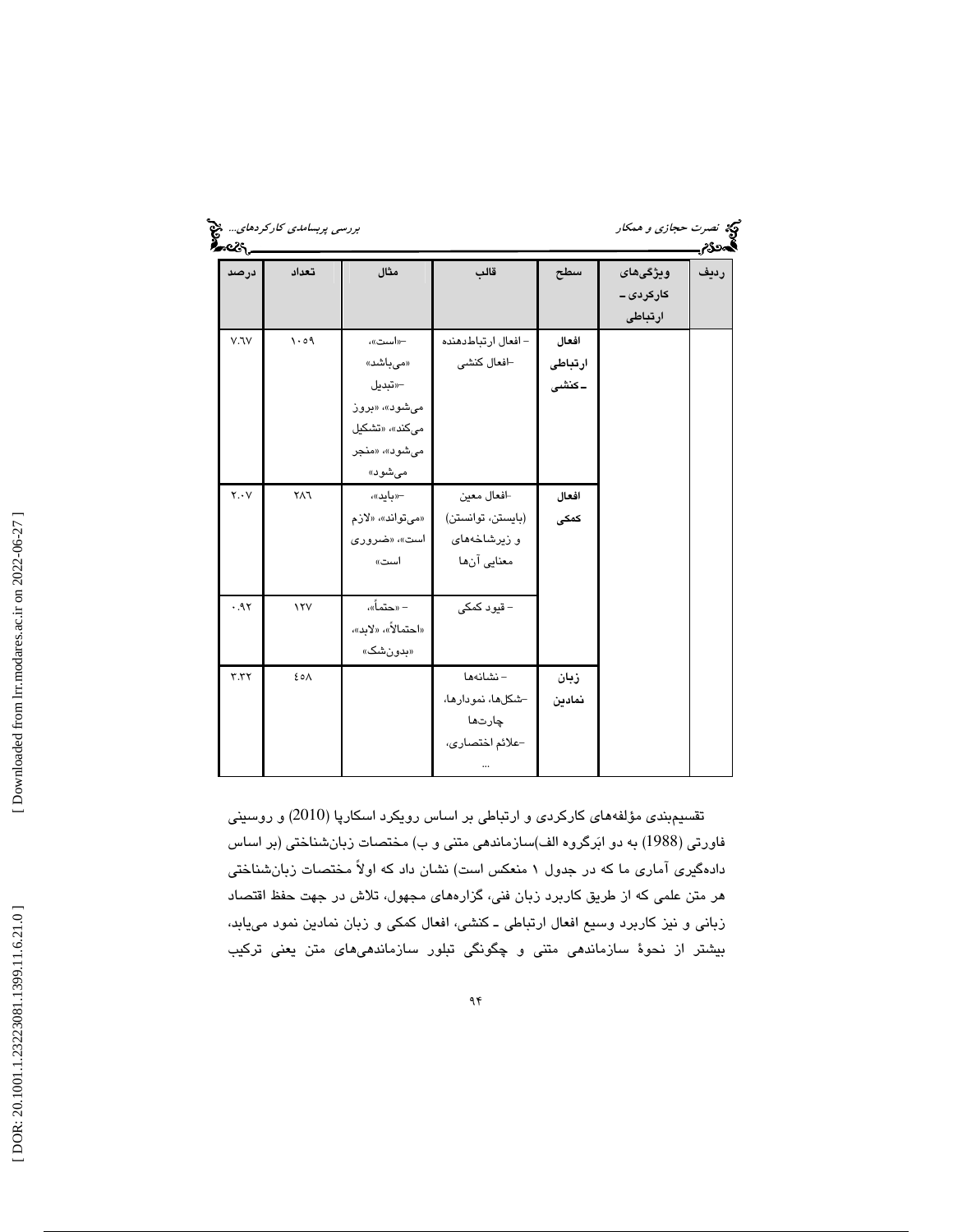گزارههاي تسريعكننده، گزارههاي اخباري، فراگفتماني و نيز مؤلفههاي انسجام متني است، بهگونهاي كه مختصات زبانشناختي متون بررسيشده در مجموع بهطور ميانگين 50.83 درصد از متون علمي را به خود اختصاص داد، در حالي كه نحوة سازماندهي متني بهطور ميانگين ارزشي برابر 39.1 درصد مؤلفههاي كاركردي و ارتباطي را نشان ميدهند. جالب اينكه تنها 10.07 درصد به ساير مؤلفههاي متن علمي اختصاص دارد. اين مسئله نشان ميدهد كه اولاً متن علمي نه تنها بهواسطة ويژگيهاي اصطلاحشناختي و ريخت ـ نحوشناختي متفاوت از زبان عمومي است، بلكه افتراق متن علمي و متن عمومي بهواسطة پربسامدي قابل توجه مختصات زبانشناختي خود نسبتبه زبان عمومي است. همچنين آمارهاي گردآوريشده در جدول 1 نشان ميدهد در ابرگروه الف يعني سازماندهي متني، انسجام واژگاني» بيشترين ميزان از پربسامدي مؤلفههاي ارتباطي ـ كاركردي را به خود » اختصاص میدهد. در ابَرگروه ب نيز «اسمیسازی» با ۱۰.٤۷ درصد بيشترين پربسامدی را دارد. كمترين آمار در مجموع دو ابرگروه متني مربوط به افعال و قيود كمكي با پربسامدي 2.99درصد است. اين كمبسامدي حاكي از آن است كه زبان علم تمايل حداقلي به كاربست گزارههايي چون «بايد»، «لازم است»، «لابد»، «احتمالاً» و «بدون شک» دارد. در نمودار ، پراكندگي هر دو ابرگروه را به همراه زيرشاخههايشان شاهد هستيم: دايرهاي 1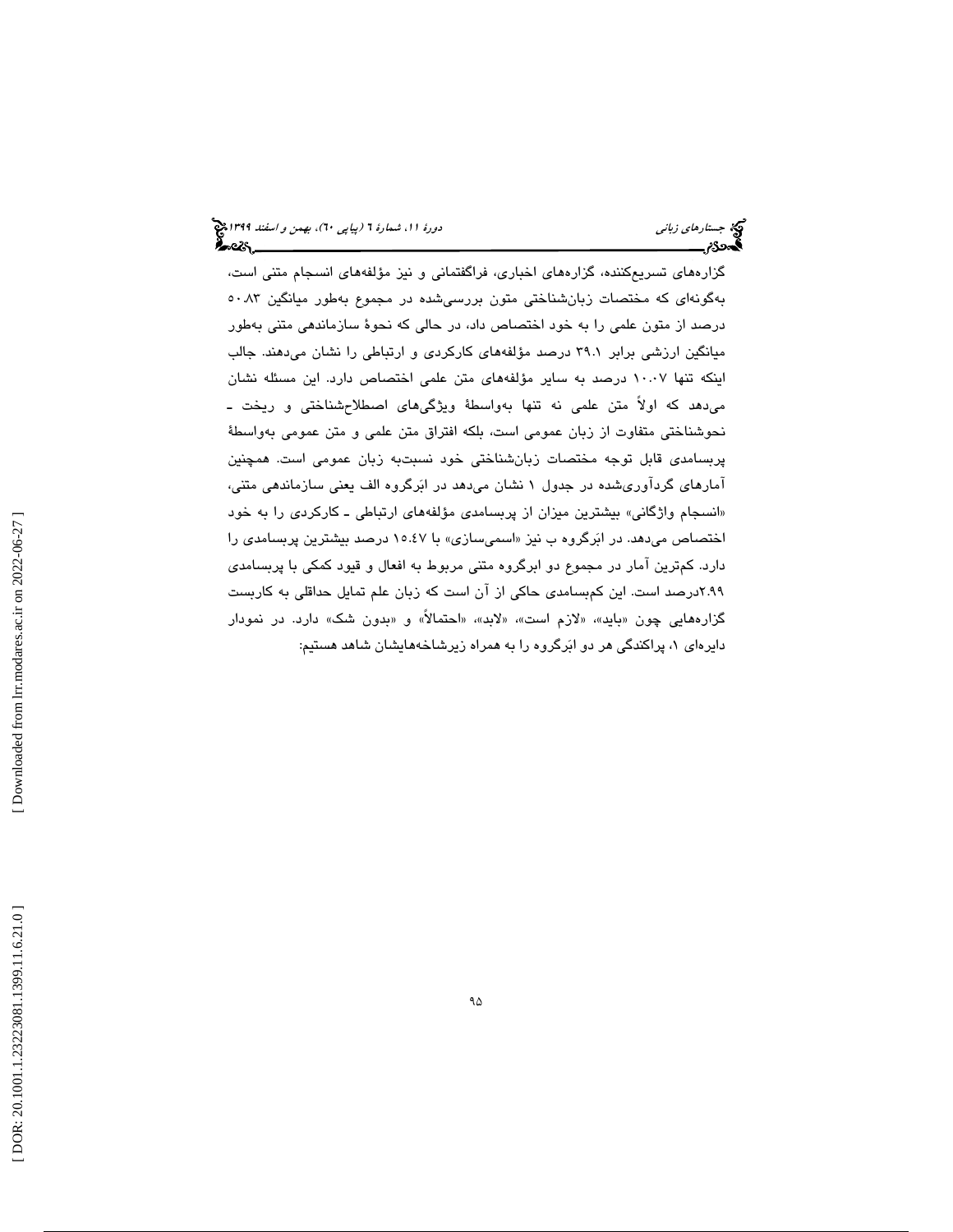



اگرچه در نمودار دايرها*ی* مزبور تواتر زيرشاخهٔ «انسجام واژگانی» بيش از ساير مؤلفههاست (21.17 درصد)، با اين حال اين پربسامدي به دنبال تلفيق سه زيرمولفة عمده يعني تكرار، پوشينهسازي و سرگروه/زيرگروهسازي بهترتيب با پربسامدي 6.90 درصد، 6.20 درصد و 6.10 درصد بهوجود آمده و درمجموع 21.17 درصد از مؤلفههاي كاركردي ارتباطي متن علمي زمينشناختي و مورد مطالعه در اين پيكره را بهوجود آورده است.

#### 5. نتيجه

هدف از اين نوشتار تحليل شيوههاي بازتاب زبان علم زمينشناسي در توليدات علمي بر اساس شيوة سازماندهي متني و ويژگيهاي خاص زبان علم براي انتقال مفاهيم تخصصي و شناخت پربسامدترين مؤلفههاي ارتباطي و كاركردي زبان بود. از آنجا كه انتقال مفاهيم تخصصي در متون علمي متفاوت از زبان عمومي است، ابتدا اين پرسش را مطرح كرديم كه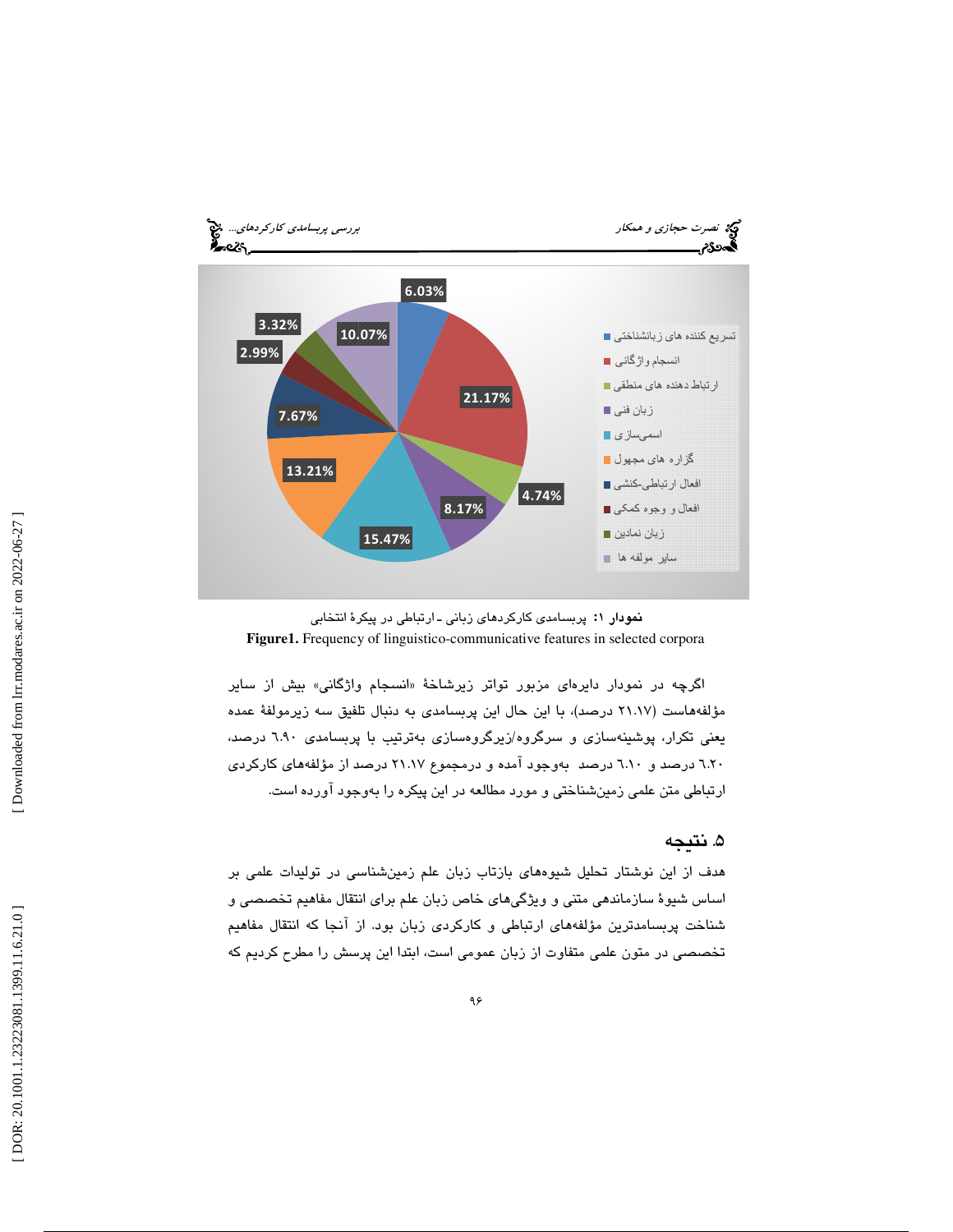چگونه زبان علم در متون علمي اين رشتهها بازنمود مييابد؟ فرض را بر آن گذاشتيم كه از ميان مؤلفههاي كاركردي ـ ارتباطي، ريختنحوي و واژگاني زبان علم، مؤلفههاي كاركردي ـ ارتباطي زبان، و بهويژه شيوههاي سازماندهي متني و مؤلفههاي زبانشناختي و ارتباطي آن (از جمله پربسامدي افعال ارتباطدهنده و كنشي، افعال و وجوه كمكي، استفاده از گزارههاي فرازباني و نيز كاربرد آگاهانة اصولي چون تكرارپذيري، اسميگذاري، پوشينهگذاري و غيره) به گونهاي تنظيم ميشود كه كاركرد ارتباطي زمين علم را متفاوت از زبان عمومي ميكند.

براي تحليل پيكره از رويكرد تلفيقي كمي و كيفي بهره برديم. بدينمنظور، از ميان 36 مقالهٔ پیکرهٔ انتخابی خود، یک قسمت از «بحث و بررسی» و یک قسمت از «مقدمه» دو مجموعهمقالة علمي ـ پژوهشي زمينشناسي را بهصورت تصادفي انتخاب كرديم تا تحليل زبانشناختي خود را بر پاية الف) مؤلفههاي سازماندهي متني و ب) مختصات زبانشناختي زبان علم پياده كنيم. در گام بعدي پربسامدي هر يك از مؤلفههاي مزبور را از نظر كمي بررسی کردیم (رک: شکل ۱). یافتهها حاکی است که تمام مختصات زبان علم نظیر اطلاعاتی بودن زبان، صراحت و اقتصاد زباني، صدقبنيادوارگي، موقعيتگريزي، عينيگرايي، نگاهداشت شناختي و ساير مختصات كلي زبان علم ــ بهواسطة تبلور گستردة افعال ارتباطي ـ كنشي (7.67درصد) و افعال و وجوه كمكي (2.99درصد)، وفور گزارههاي مجهول(13.21درصد)، استفاده از عناصر فرازباني (3.79درصد) و نيز سازوكارهاي زباني ازجمله اسميسازي (15.47درصد)، تكرار (6.90 گ درصد)، پوشينه ذاري (6.20درصد)، سرگروهسازي/زيرگروهسازي (6.10درصد) يا بهرهگيري از ارتباطدهندههاي منطقي و استدلالي (4.74درصد) ــ بهصورت كامل در زبان علم زمينشناسي نمود يافته و با دانش شناختي مخاطب در تعامل دو سويه است. جالب آنكه در پيكرة مورد مطالعه، مكانيسمهاي زباني تكرار، پوشينهگذاري، سرگروهسازي/زيرگروهسازي تواتري نزديك به هم داشتند. در عين حال، بيشترين تواتر مربوط به انسجام متني (واژگاني ـ نحوي) و كمترين تواتر مربوط به افعال و وجوه كمكي است. همچنين، تبلور اقتصادي زباني در قالب اسميسازي و گزارههاي خلاصهشده در رتبة بعدي پربسامدي مؤلفههاي كاركردي و ارتباطي در متون علمي زمينشناسي بودند. بر اساس آمارهاي بهدست آمده در اين پژوهش، اين نتيجه حاصل ميشود كه در كنار ويژگيهاي نحوي و واژگاني ـ معنايي زبان علم يا زبان تخصصي،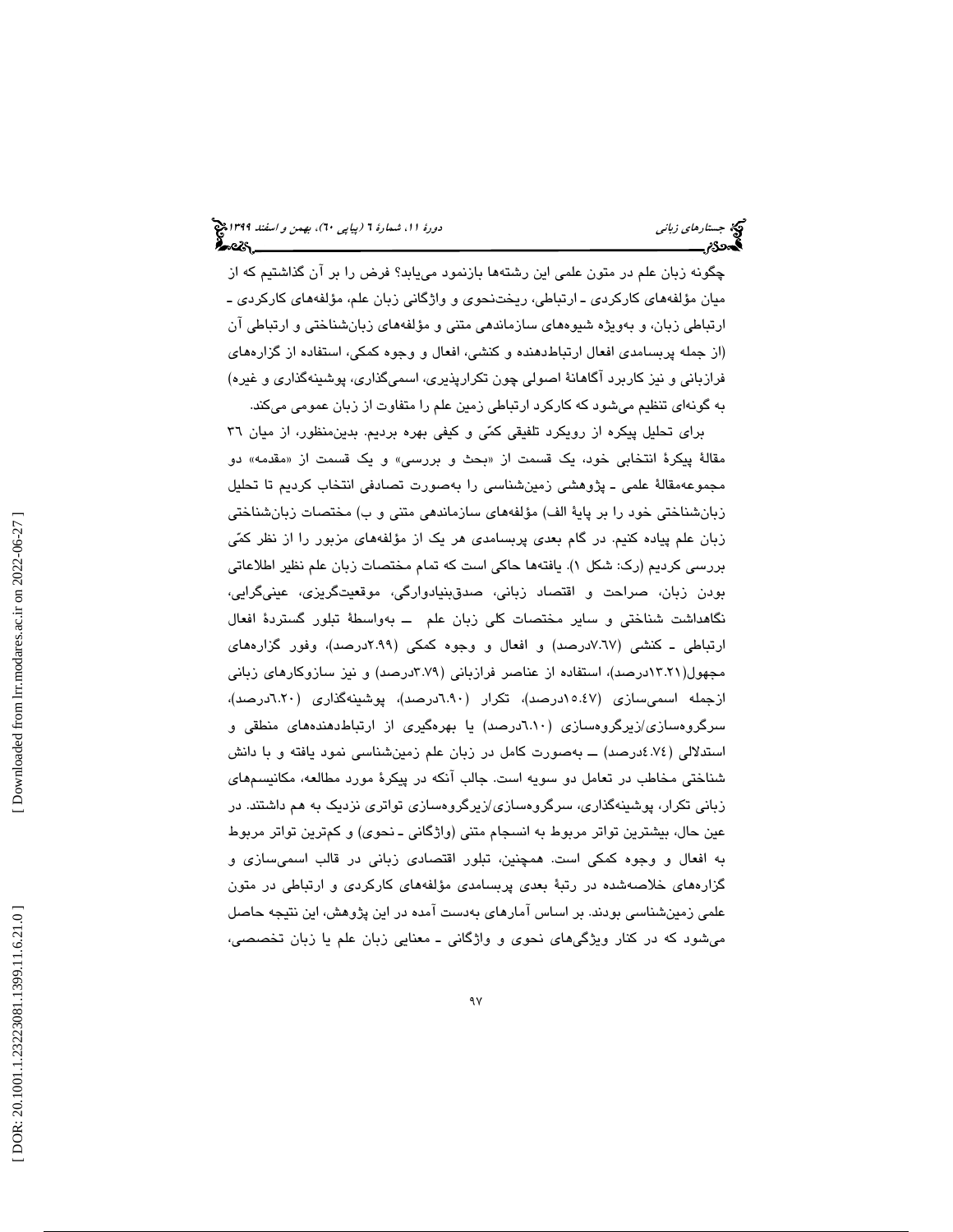مؤلفههاي كاركردي ـ ارتباطي گفتمان علمي بهگونهاي برجسته و منحصربهفرد در متون زمينشناختي يا هر صورتي از گفتمان علمي ظاهر ميشود. اين مؤلفههاي كاركردي ـ ارتباطي به گونهاي است كه هر كاربر با هر درجه از دانش با آن ارتباط برقرار ميكند (ويژگي زبان عمومي)، اما در عين حال بهواسطة شيوههاي خاص سازماندهي متني و نوع تبلور سازههای زبانی، كاربر از همان ابتدای خوانش درمییابد كه با زبانی «خاص» كه متفاوت از زبان عمومی است، سروکار دارد (هر چند که در تناقضی عجیب «زبان علمی» و تخصصي نقاط اشتراک کارکردي و ارتباطي فراواني با «زبان عمومي» دارد). با وجود اين، تواتر قابلتوجه اسميسازي و گزارههاي مجهول در زبان عمومي چندان متداول نيست، اما بان تخصصي به استفادة مكرر از سيستم صرف افعال و گزارههاي معلوم تمايل دارد. به ز عكس، در گفتمان علمي يا زبان تخصصي، افعال و گزارههاي كمكي با كمترين اقبال روبهرو هستند. اين درحالي است كه در زبان عمومي افعال و وجوه كمكي و گزارههاي تقيدي درصد بالايي از گفتمان را به خود اختصاص ميدهد و همين امر، اطناب و غيراقتصادي بودن زبان عمومي را توجيه ميكند. درنهايت، بهنظر ميرسد كه شناسايي خطوط مرزي زبان تخصصي و زبان عمومي و سياليت يا غيرسياليت اين مرزها چه در سطوح نحوي، چه معنايي ـ واژگاني و چه كاربردي ـ ارتباطي همچنان قابل توجه پژوهشگران آتي باشد، بهويژه آنكه با توسعة علوم و افتراق و تخصصي شدن كاربر عمومي با كاربر اختصاصي بهنظر ميرسد كه مرزهاي دو ساحت زبان تخصصي و زبان عمومي بيش از پيش نفوذناپذير باشد. از اين رو، شناسايي جايگاه زبان اختصاصي در پيوستار زبان عمومي تا زبان مصنوعي و ماهيت و شيوة افتراقي اين زبانها ضروري بهنظر ميرسد.

## 6. پينوشتها

1. language of science

۲. البته، بررسی دقیق مختصات ریختنحوی (morphosyntactical features<sup>)</sup> و نیز ابعاد واژگانی و اصطلاح شناختی(terminological features) زبان علمی در کنار مشخصههای زبان شناختی زبان علم واجد اهميت است، اما به دليل گسترة وسيع تحليلي ويژگيهاي ريختنحوي و صطلاحشناسي، بررسي مؤلفههاي واژگاني را خارج از دامنه و بضاعت فعلي مقالة حاضر ا ميدانيم.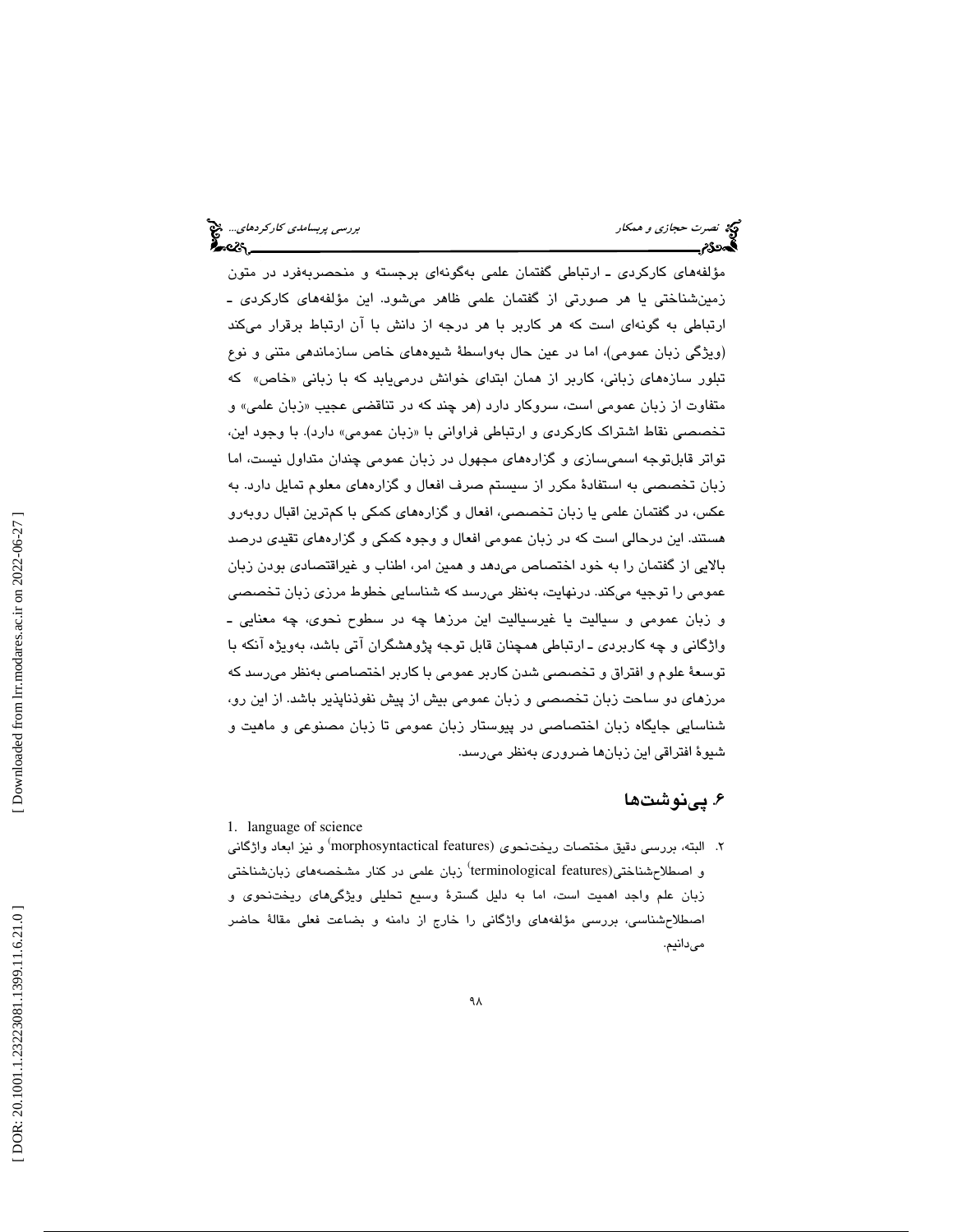



- 3. Textual linguistics
- 4. Lemke
- 5. Pragmatics
- 6. scientific english
- 7. Reeves
- 8. Combinability
- 9. Predictability
- 10. Persson
- 11. Ryan
- 12. textual organisation
- 13. linguistic features
- 14. linguistico-textual analysis
- 15. Rossini Favretti
- 16. Scarpa
- 17. linguistic connectors
- 18. lexical cohesion
- 19. repetition
- 20. encapsulation
- 21.synonymy
- 22.syntactic cohesion
- 23. thematic and rhematic progression
- 24. logical connectives
- 25. V. K. Bhatia
- 26. informational submoves
- 27. predicative statements
- 28. metastatments
- 29. academic language
- 30. nominalization
- 31. metalinguistics
- 32. nous de modestie
- 33. author's we
- 34. reader-excluding *we*
- 35. reader including *we*
- 36. Gläser
- *37.* pedagogical *we*
- 38. linking verbs
- 39. doing verbs
- 40. feeling and thinking verbs
- 41. objectivism
- 42. modal verbs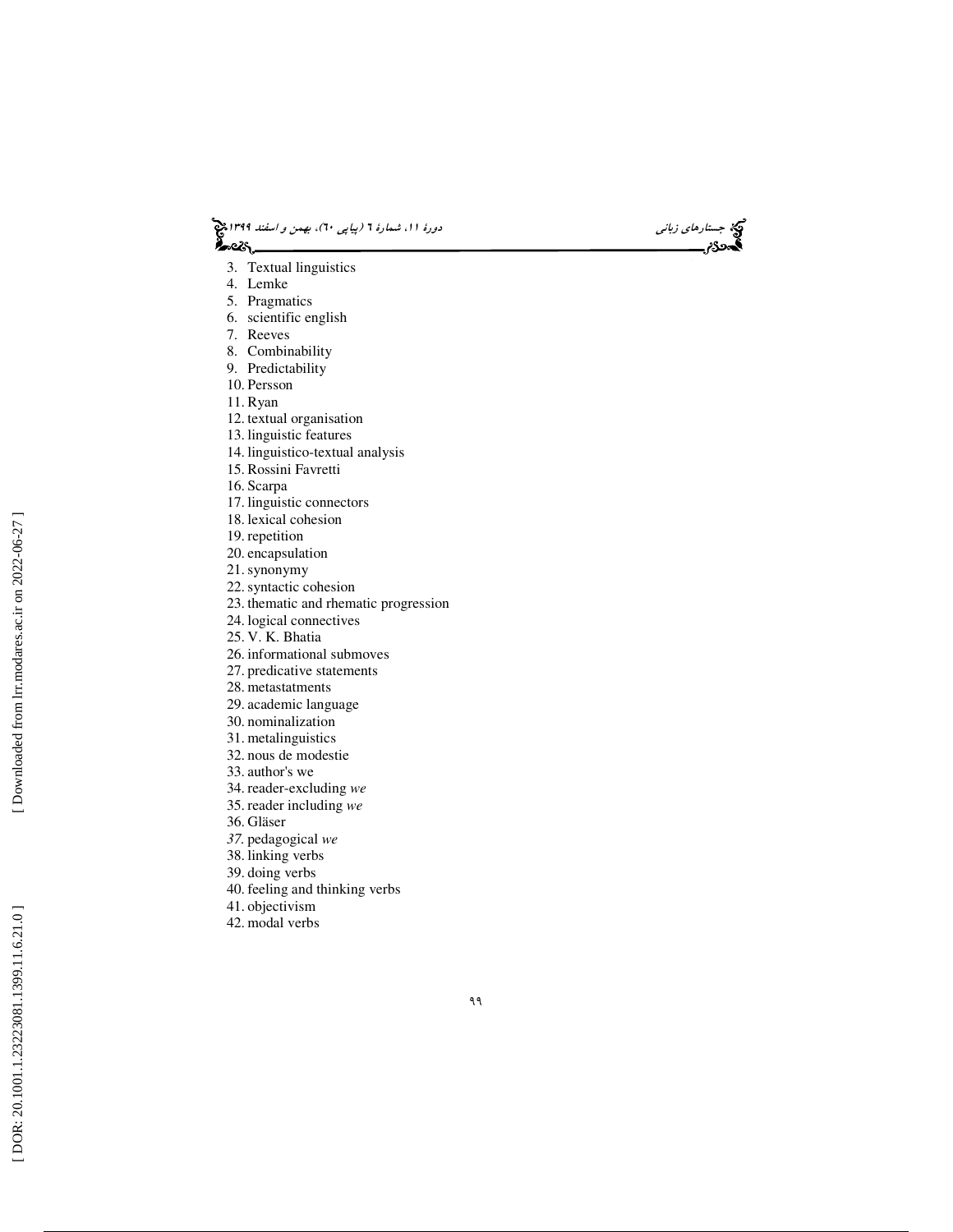# نصرت حج*ازي و همكار بررسي پربسامدي كاركردهاي..*. چ<mark>ي</mark><br>الصحافة<br>الصحافة *بررسي بررسي بررسي بررسي بررسي بربسامدي بررسي كاركردهاي... چي*

- 43. اين تكه از متن، برگرفته از قسمت بحث و بررسي مقاله منتشر شده درنشريه علوم زمين دانشگاه خ*وارزمي* با عنوان «زمينشناسي، سنگشناسي و تحولات ماگمايي سنگهاي آتشفشاني ائوسن در منطقه آق داغ، شمال خاوری ابهر» (ج. ۲، شماره ۱، ۱۳۹۵) است.
- ٤٤. اين متن برگرفته از مقاله ارائه شده با عنوان «تعيين نوع تخلخل و روند تراوايي با استفاده از لاگ انحراف سرعت چاه شماره 17 و 26 در ميدان پارس جنوبي» در هفدهمين همايش انجمن زمين شناسي ايران است (١٣٩٢، صص. ٢٢-١٧)

45. typical example

# 7. منابع

- آشوری، د. (١٣٨٦). *بازاندیشی زبانفارسی: ده مقاله*. تهران: نشرمرکز.
- حقشناس، ع.م. (١٣٧٢). در جستوجوي زبان علم. *مجموعه مقالات سمينار زبان فارسي* و زبان علم. گردآورنده ع. كافي. تهران: مركز نشر.
- زرنيخي، ا. (١٣٨٧). ضرورت *هاي علمي واژهسازي در زبان فارسي: بررسي موردي اصطلاحات فيزيک زبان فارسي.* تهران: مرکز نشر دانشگاهي.
- فرهنگستان زبان و ادب فارسي (1388). اصول و ضوابط فرهنگستان زبان و ادب فارسي. تهران: انتشارات فرهنگستان زبان و ادب فارسي.
- منصوری، ر. (١٣٧٥). چرا و چگونه زبانفارسی باید زبان علمی ما باشد؟. در *دربارهٔ* ز*بان فارسي*. زير نظر ن. پورجوادي. تهران: مركز نشر دانشگاهي.
- مجموعهمقالات هفدهمين همايش انجمن زمين شناسي ايران ( 1392). تهران: دانشگاه شهيد بهشتي.
	- مجموعهمقالات نشريهٔ *علوم زمين د*انشگاه خوارزمي (١٣٩٥). ج ۲. ش ۱.
- Balboni, P.E. (2000). *Le microlingue scientifico-professionali*. Turin: UTET.<br>• Gotti, M. (1991). *I linguaggi specialistici*. Florence: La Nouva Italia.<br>• Rossini Favretti, R., & Bondi Paganelli, M. (1988). *Aspetti de*
- 
- *della lettura in lingua inglese.* Italy : Pitagora Editrice.
- Ryan, R. (2009). Les langues contrôlées-une valeur ajoutée pour le traducteur. *Traduire .* 220. Mis en ligne le 12 novembre 2013, consulté le 30 septembre
- 
- 2016. URL : *http:// traduire.revues.org/389. pdf*. Scarpa, F. (2010). *La traduction spécialisée. Une Approche professionnelle à*  l'enseignement de la traduction. Ottawa : Presses d'Université d'Ottawa.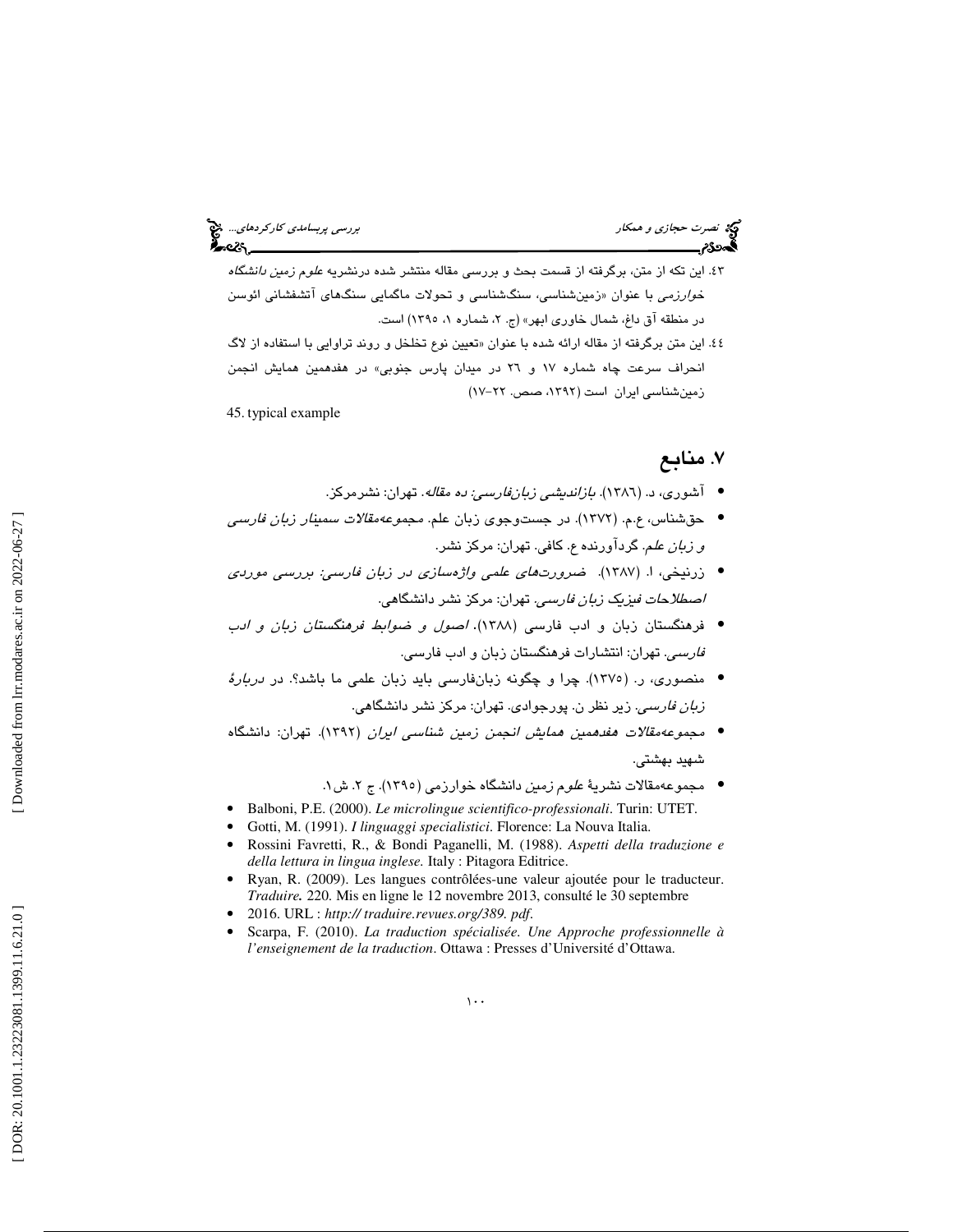# جستار*هاي زباني (بياپي 60)، بهمن و اسفند 1*398 هجرا بياني دورة 11، شمارة 1 (پياپي ٢٠)، بهم*ن و اسفند 1*394 هج



#### **References**

- Academy of Persian Language & Literature (2009). *Principles & Rules of Word Selection*. Tehran: Academy of Persian Language & Literature publishing Co. [In Persian].
- Ashuri, D. (2007). *Rethinking Persian Language: Ten Essays*. Tehran: Markaz Nashr-e-Daneshagahi publishing Co. [In Persian].
- Balboni, P.E. (2000). *Scientific-professional micro-languages*. Turin: UTET. [In Italian].
- Bhatia, V. K. (1993). *Analysing Genre: language use in professional settings.* London/ New York: Longman.
- Darian, S. (2003*). Understanding language of science*. Austin: University of Texas Press.
- Derewianka, B. (1994). *Exploring how language works*. Newton: NSW-PETA.
- ----------------- (2005). *A grammar companion for primary teachers*. Newton: NSW-PETA.
- Gläser, R. (1995). *Linguistic features and Genre profiles of scientific English*. Berlin: Peter Lang.
- Gotti, M. (1991). *The Specialized Languages*. Florence : La Nouva Italia. [In Italian].
- Haghshenas, A.M. (1993). In Search of the Language of Science. In *Proceeding of the Seminar on Persian Language & the Language of Science*. (Compiled by A. Kafi). Tehran: Markaz Nahr-e-Daneshgahi .[In Persian].
- Halliday, M., & Kirkwood, A. (2004). *An introduction to functional grammar.*  Revised by Christian M.I.M. Matthiessen. 3<sup>rd</sup> ed. Australia: Hodder Arnold.
- Lemke, J. (1990). *Talking science: language, learning, and values*. Norwood. NJ: Ablex Publishing.
- Lowe, I. (2009). *Characteristics of the language of science*. *http://www. scientificlanguage.com/esp /characteristcs-language-science.pdf*